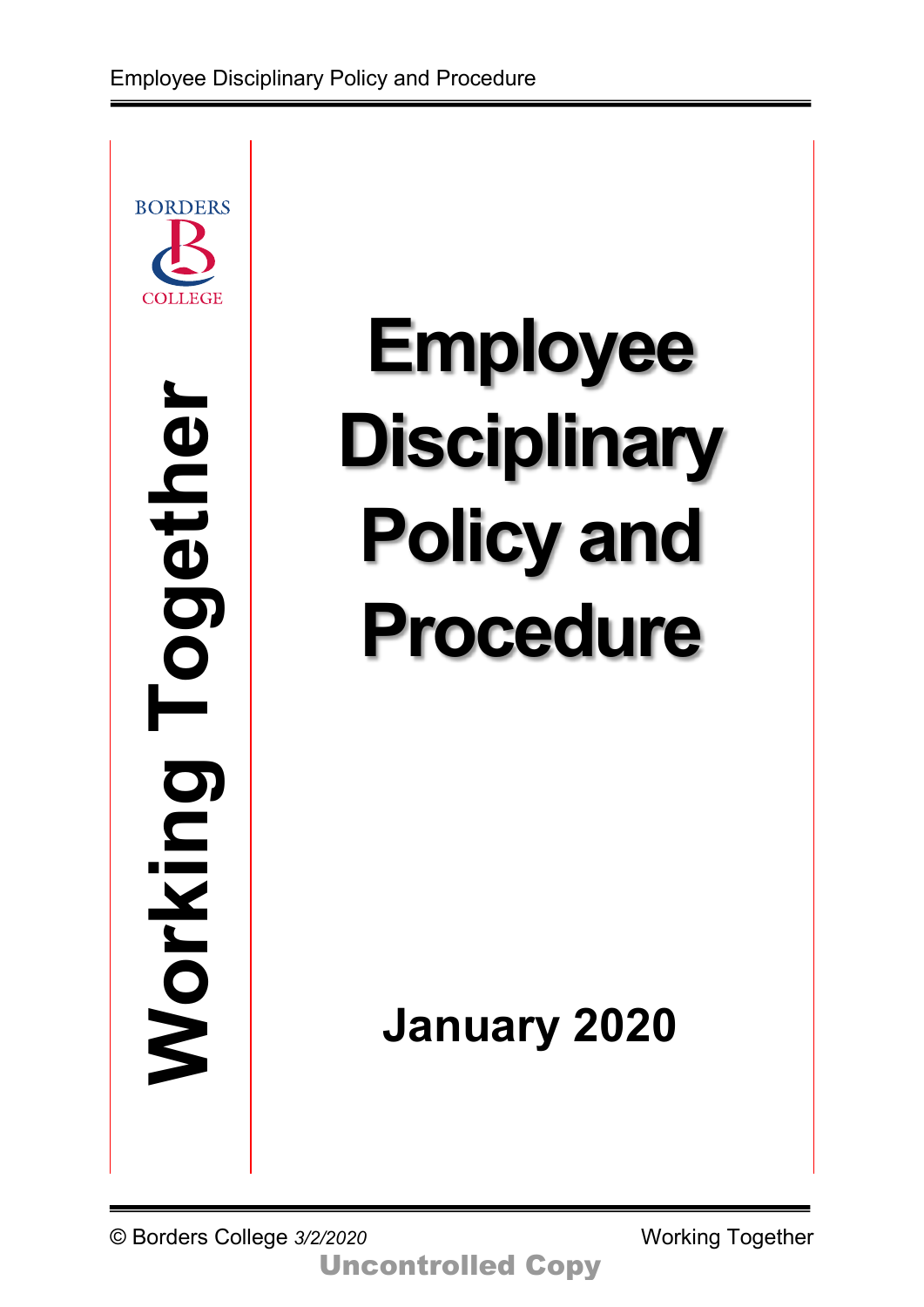## **History of Changes**

|                   | Version Description of Change    | <b>Authored by</b> | <b>Date</b>   |
|-------------------|----------------------------------|--------------------|---------------|
| 1.1               | Changes to provide clarity,      | Debbie Kerr        | 4.9.14        |
|                   | consistency and to meet changes  |                    |               |
|                   | in Equality Legislation.         |                    |               |
| 1.2               | 3.6.4 added in line re ACAS code | Debbie Kerr        | November 2015 |
| $\vert 1.3 \vert$ | Only dates have been changed     | Debbie Kerr        | January 2020  |
|                   |                                  |                    |               |
|                   |                                  |                    |               |
|                   |                                  |                    |               |
|                   |                                  |                    |               |
|                   |                                  |                    |               |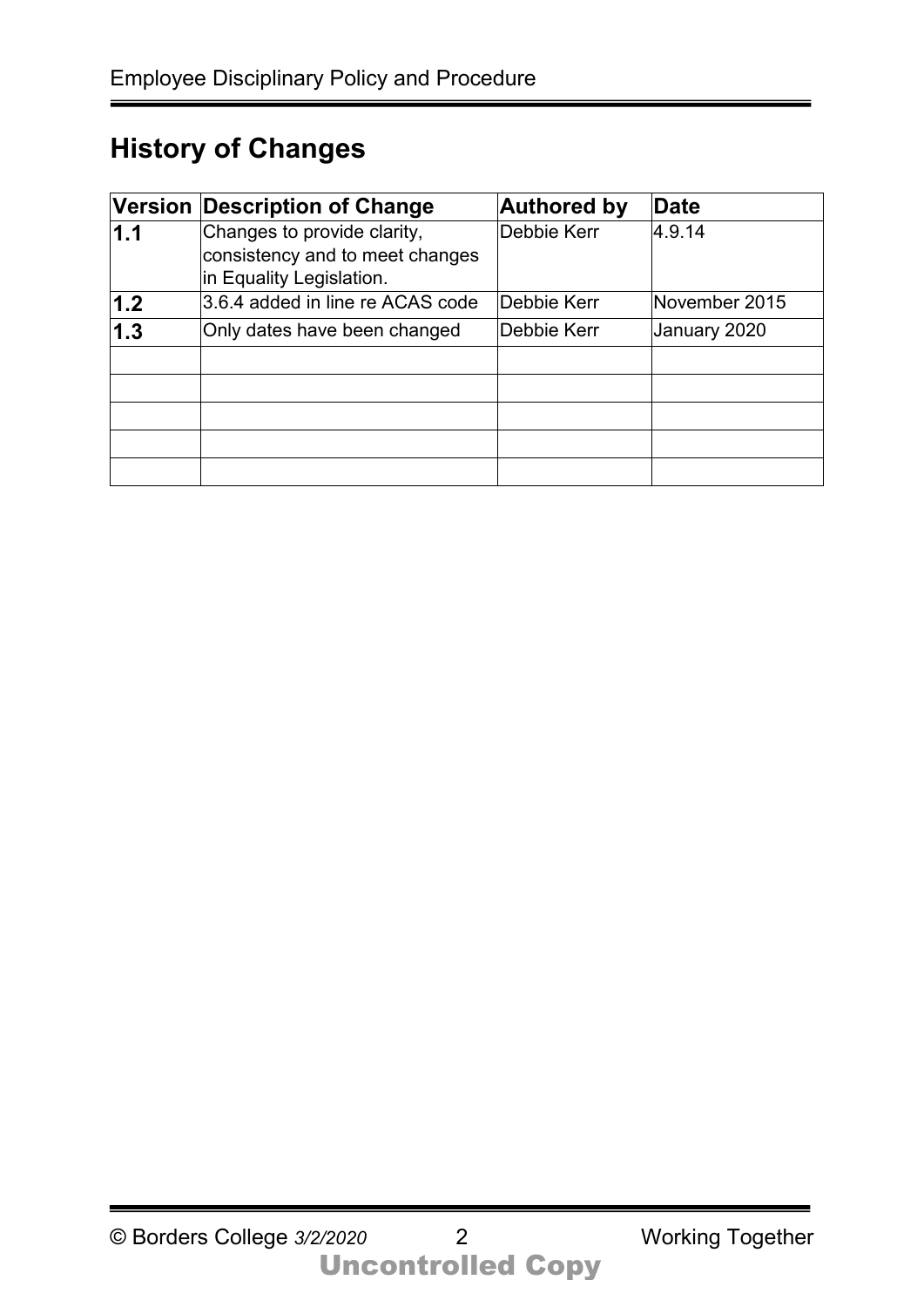## **1. Introduction**

- 1.1 The College, the recognised trade unions and staff representatives agree that discipline is essential for the conduct of the College's affairs and for the safety and well-being of all employees. It is further agreed that disciplinary rules and procedures are necessary for promoting fairness and order in the treatment of individuals and in the conduct of industrial relations.
- 1.2 All employees are required to make a full commitment to their post and the College and to maintain the highest professional and personal standards in the areas of behaviour, personal honesty and integrity. Employees are required to promote and implement the polices of the College and to comply with such rules, regulations and procedures as the College may from time to time introduce in order to ensure efficient operation of its business and the welfare and interests of its students and employees. The rules will be applied in such a way as to ensure that employees are treated fairly and consistently, while at the same time ensuring that the needs of the organisation are met.

# **2. Scope**

- 2.1 This policy is applicable to all employees of Borders College, with the exception of the Principal, in respect of whom special procedures are in place. It is not applicable to employees in their probationary period who are covered by the Probationary Period Guidelines.
- 2.2 This document explains the policy for ensuring that standards of conduct laid down for College employees are maintained. It defines the rights and responsibilities of the parties to disciplinary matters, the types of disciplinary action and when they can be taken, and has been agreed between the College and representatives of its employees.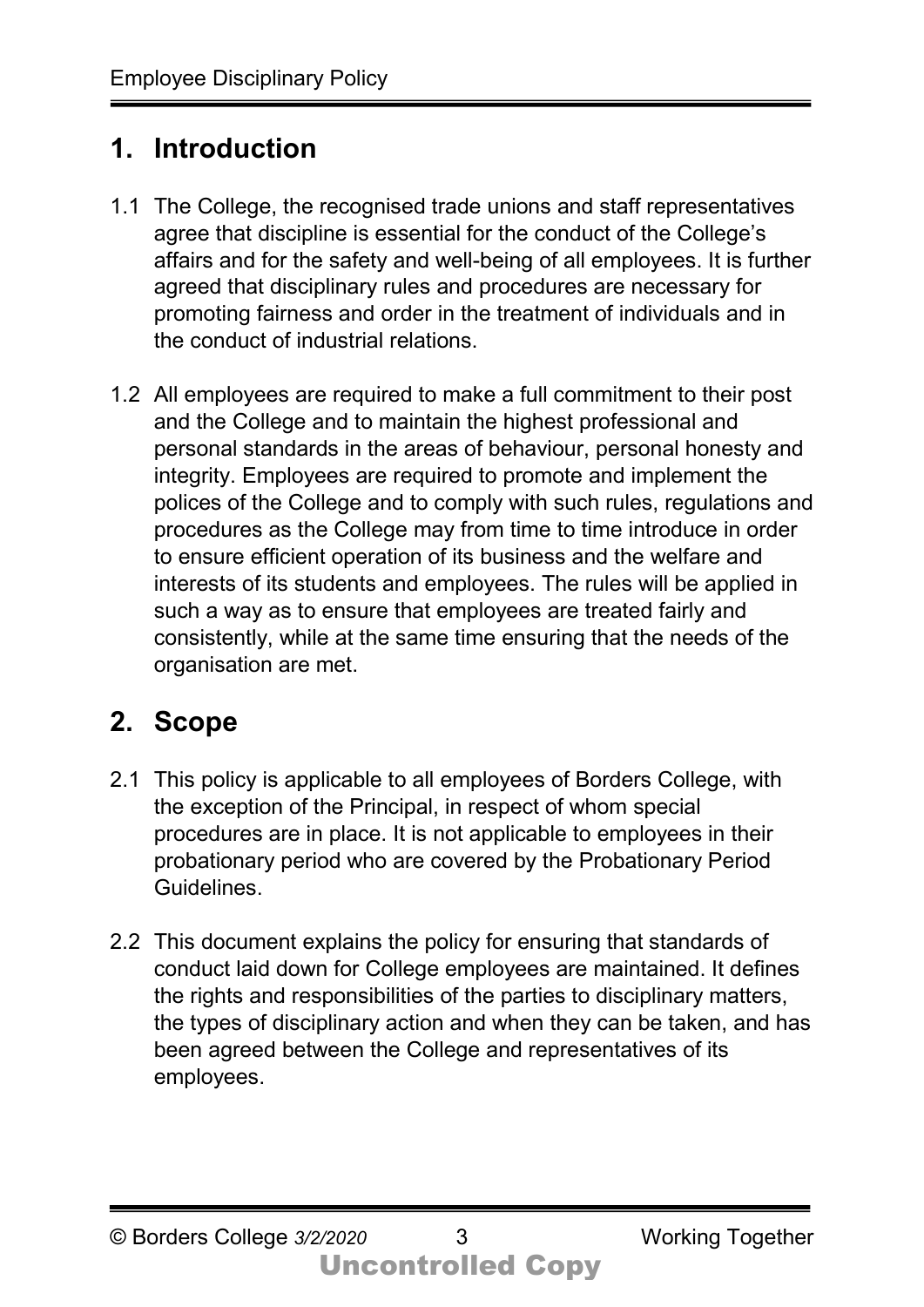# **3. Key Principles**

- 3.1 Disciplinary procedures provide a framework for emphasising and encouraging improvements in individual behaviour. They are designed to:
	- Help and encourage all employees to achieve and maintain standards of conduct
	- Help management to deal fairly and consistently with those who do not
	- Promote and maintain good employee relations within the **College**
- 3.2 Before and formal procedures are implemented an investigation will be carried out and decisions taken as to whether formal procedures need to be implemented.
- 3.3 Any employee who may be subject to formal disciplinary procedures has the right:
	- To be informed as soon as practicable that an investigation into his or her conduct is being carried out and the reason for it
	- To be notified in writing of the nature of the complaint against them and that they are required to attend a disciplinary hearing
	- To state their case before any decision is made
	- To be informed of their right to be accompanied by a recognised trade union representative or work colleague of their choice at any meeting concerned with the investigation or hearing
	- To appeal against any disciplinary action taken
- 3.4 The day to day supervision of employees is outside the scope of this policy. It is the responsibility of all employees in a supervisory or management position to advise and assist their staff to enable them to carry out their duties efficiently and effectively with regard to both work standards and conduct. Failure to achieve the required standard in work performance will be dealt with under the Performance Improvement Policy and Procedures. Disciplinary Procedures should not be seen primarily as a means of punishing employees (though, depending on the circumstances, penalties may be imposed on employees whose conduct falls short of that required by the College). They are an aid to good management and should be seen as part of the duties of a manager.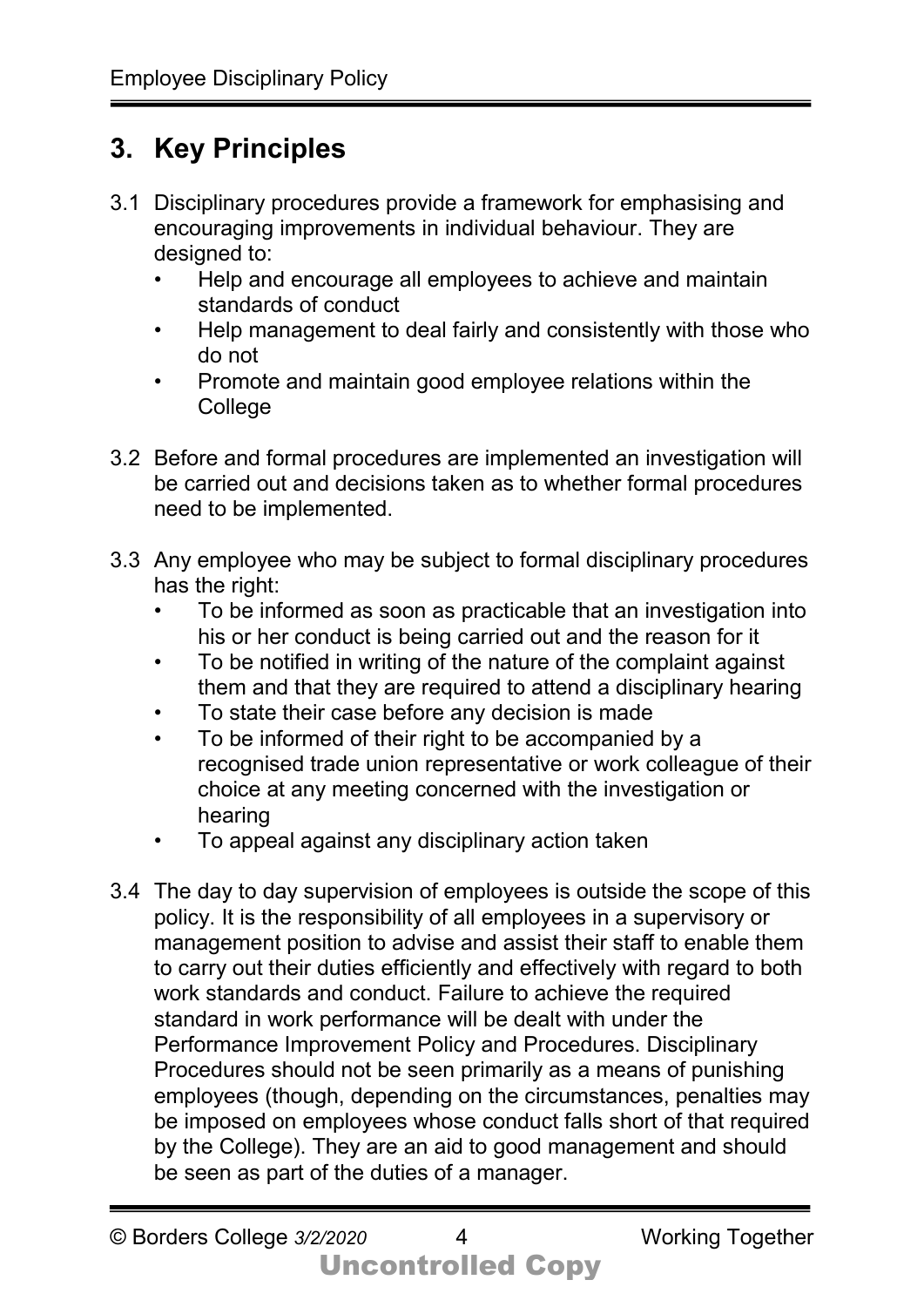- 3.5 The policy and procedures take account of the ACAS Disciplinary Code of Practice and will be reviewed periodically in consultation with the recognised staff representatives.
- 3.6 While normal disciplinary standards will apply to their conduct as employees, no formal disciplinary action beyond a formal oral warning should be taken against a trade union official before the circumstances of the case have been discussed with full-time official of the relevant trade union.
- 3.7 It is only the Principal who has the authority to dismiss a member of staff.
- 3.8 Appropriate guidance, where necessary, will be provided for those involved in applying this procedure, to ensure all involved are aware that the principles of fairness and equity must be borne in mind when applying it.
- 3.9 When taking disciplinary action, managers will receive the support of senior management and the HR department. Disciplinary action in individual cases is a matter in which managers must:
	- Act expeditiously at all stages
	- Establish the facts of the alleged offence as far as is reasonably practicable
	- Apply the procedures equitably, without discrimination on account of the gender, gender reassignment, race (including colour, nationality and ethnic origin), disability, sexual orientation, marital status, part-time status, age, religion or belief, political belief or affiliation or trade union membership, of the employee concerned
	- Take all circumstances into account, including:
		- $\triangleright$  Any relevant personal, domestic or social circumstances including protected characteristics and whether it would be appropriate to involve the College Occupational Health **Service**
		- $\triangleright$  Whether the individual is aware of the standards required
		- $\triangleright$  Action taken in similar cases in the past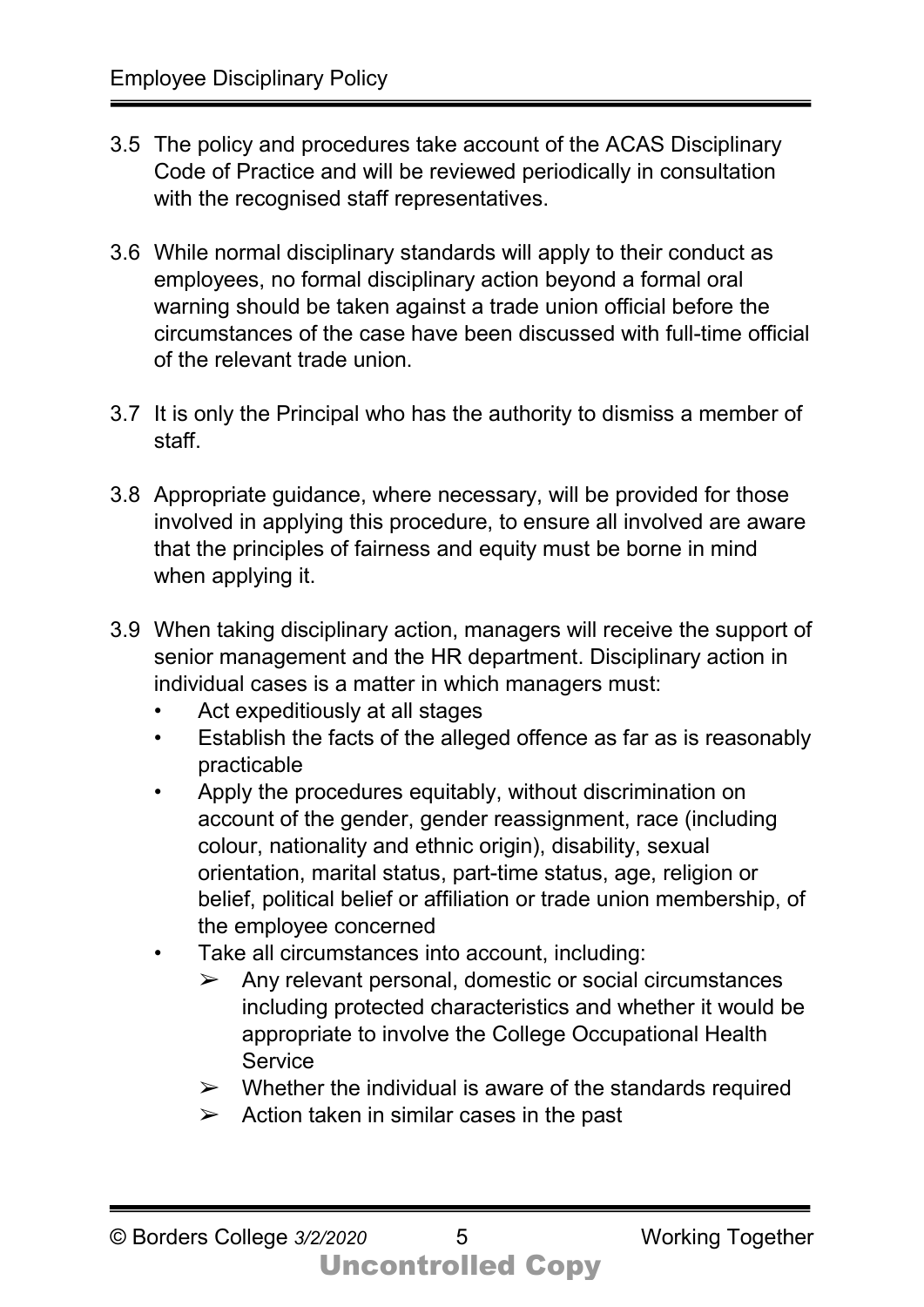3.10 Misconduct can be dealt with under either the Disciplinary procedure or the Performance Improvement Procedure. Although most forms of misconduct affect performance, the distinction to be made is whether the problem is primarily one of conduct or performance.

Conduct issues should be dealt with under the Disciplinary Procedures.

Performance issues should be dealt with under the Performance Improvement Procedures.

## **4. Responsibilities**

- 4.1 The Board of Management is responsible for approving this policy and for overseeing compliance with its principals.
- 4.2 The Head of HR is responsible for the implementation of this policy.
- 4.3 All staff are responsible for ensuring compliance with this policy.

# **5. Related Documents**

- 5.1 Contract of Employment
- 5.2 Staff Handbook
- 5.3 Discipline and Grievance Procedures
- 5.4 Performance Improvement Policy
- 5.5 Performance Improvement Procedures

## **6. Review**

This policy will be reviewed every 2 years or whenever statutory regulations change.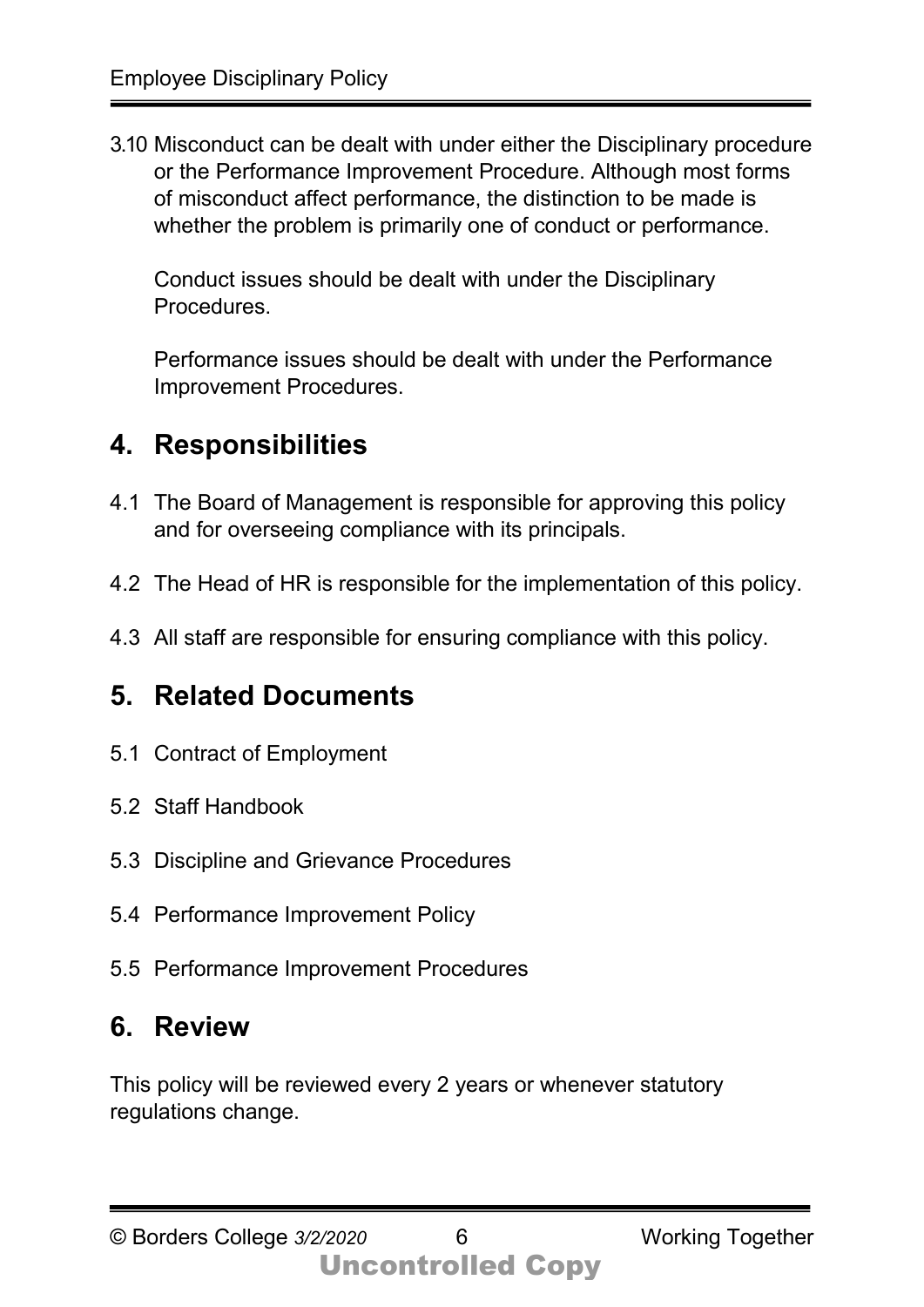## **1. Introduction**

1.1 The aim of this procedure is to support the Disciplinary Policy. The College, the recognised trade unions and staff representatives agree that discipline is essential for the conduct of the College's affairs and for the safety and well-being of all employees. It is further agreed that disciplinary rules and procedures are necessary for promoting fairness and order in the treatment of individuals and in the conduct of industrial relations.

# **2. Scope**

2.1 This procedure is applicable to all employees of Borders College, with exception of the Principal, in respect of whom special procedures are in place. It is not applicable to employees in their probationary period who are covered by the Probationary Period Guidelines.

# **3. Key Principles**

- 3.1 Line managers should consult with HR on any issues concerning informal or formal disciplinary procedures.
- 3.2 Informal Procedure Advice and Guidance
	- 3.2.1When an instance of unsatisfactory conduct occurs, line managers must assess whether it is appropriate for them to deal with the matter through informal discussion, or whether the evidence is such that formal disciplinary action should be started. For a summary of the individuals involved at each stage of disciplinary action, see Appendix 1.
	- 3.2.2Line managers should informally discuss the matter with the employee. They should explain their complaint and provide advice and guidance to the individual on what improvements are expected. Managers taking prompt action when minor lapses from acceptable standards of conduct occur may prevent a recurrence. In some cases individuals may have regarded these lapses as trivial, without realising that they are unacceptable at work.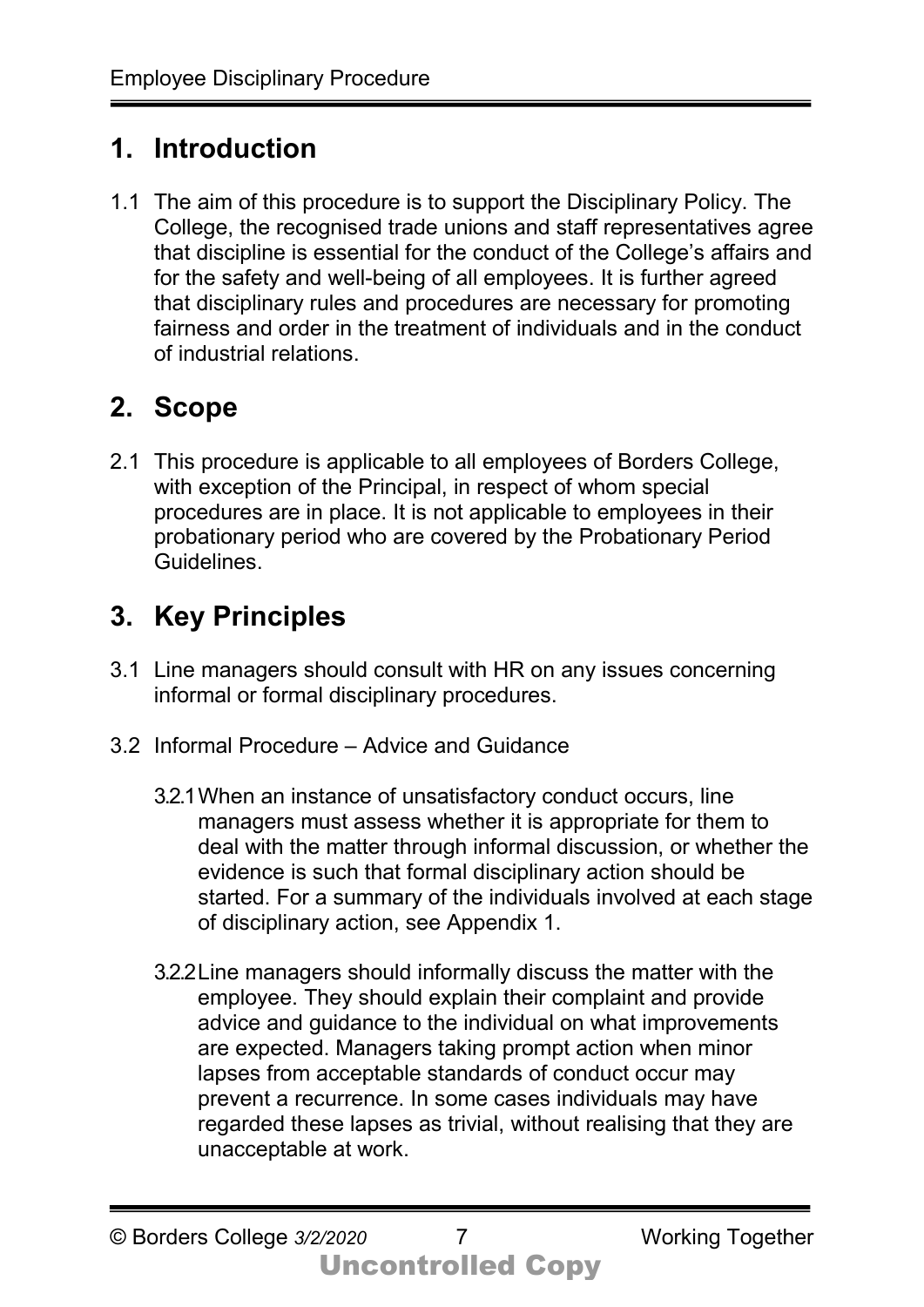- 3.2.3Informal discussion and staff development may be a more appropriate method of resolving problems than formal disciplinary meeting, and should be offered (if the issue is minor and this action is appropriate) before the next stages of the procedure are put into operation. However, more serious issues may be dealt with without going through the informal stage.
- 3.2.4When meeting with the employee, managers should explain that a repetition of the unsatisfactory behaviour or a failure to improve would lead to consideration of formal disciplinary action.
- 3.2.5Sometimes domestic, personal or health problems can be at the root of unsatisfactory behaviour and employees should be encouraged to talk to their line manager, doctor, or trade union representative, if they feel that it might be helpful in their particular circumstances. In appropriate cases, a referral to the College's Occupational Health Service may be made. In any case, line managers should be made aware that a problem exists, even if the employee does not wish to discuss it with them in detail.
- 3.2.6Informal discussions should be seen as an opportunity to 'clear the air' in which both parties can talk over the problem and look at ways of solving it. No formal record will be kept; however, the manager involved will take and retain notes in case the formal disciplinary procedure needs to be invoked.
- 3.2.7Sometimes incidents leading to informal discussions or disciplinary action involve emotional behaviour, and a 'coolingoff period' may be needed before the matter can be dealt with appropriately. For example, if an employee loses their temper in the office, the line manager may consider it necessary to send that person home for the remainder of the day to calm down (it should never be for a longer period). Sending a person home in these circumstances is not regarded as suspension from work and should not be referred to as such. Whether or not disciplinary action follows, the line manager should make a note of such instances and the circumstances surrounding them and pass it to the HR department.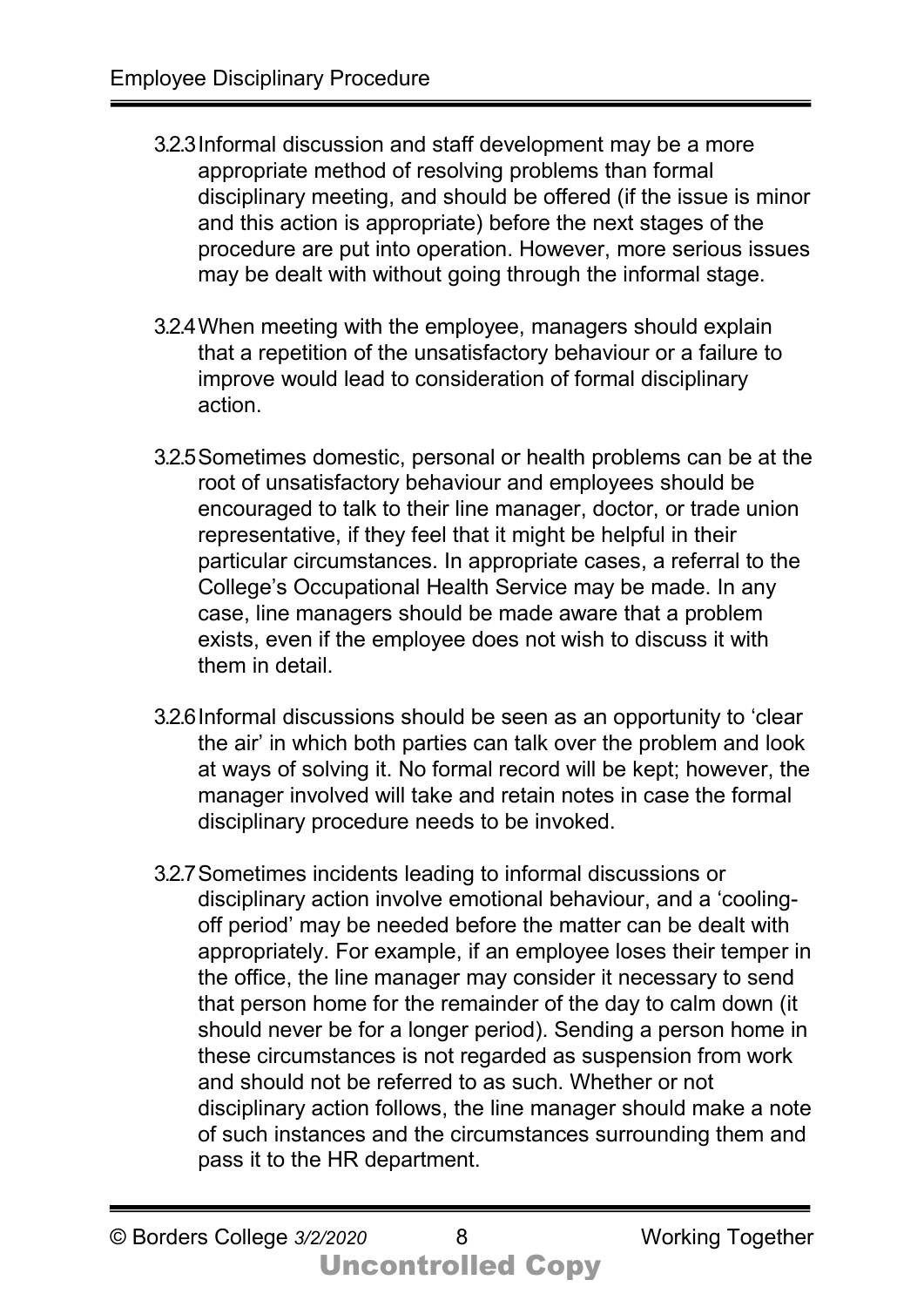3.2.8Formal disciplinary action will be considered:

- If informal discussion has taken place and has not resolved the problem
- If the behaviour covered by informal discussion has been repeated
- If the behaviour in question is sufficiently serious that informal discussion is not appropriate

In these circumstances, the procedures set out below will be followed.

- 3.3 The Formal Procedure
	- 3.3.1An employee has the right to be accompanied by a trade union representative or work colleague during all stages of the formal procedure.
- 3.4 Suspension from Duty
	- 3.4.1In certain circumstances it may be considered appropriate for an employee to be suspended from duty without prior warning:
		- Where there are reasonable grounds to suspect that the individual has committed gross misconduct
		- When the continued attendance of the employee might prejudice investigation of the events leading to the consideration of a disciplinary penalty or have an adverse effect on the work of the College during such an investigation
	- 3.4.2The Principal alone (or her nominated deputy) has the authority to suspend employees. Any suspension should be for no longer than is reasonably necessary to investigate the matter; however, the Principal may at her discretion extend it until the conclusion of any criminal proceedings against the individual.

In the event of criminal proceedings being taken against any individual the College reserves the right to investigate and consider disciplinary action.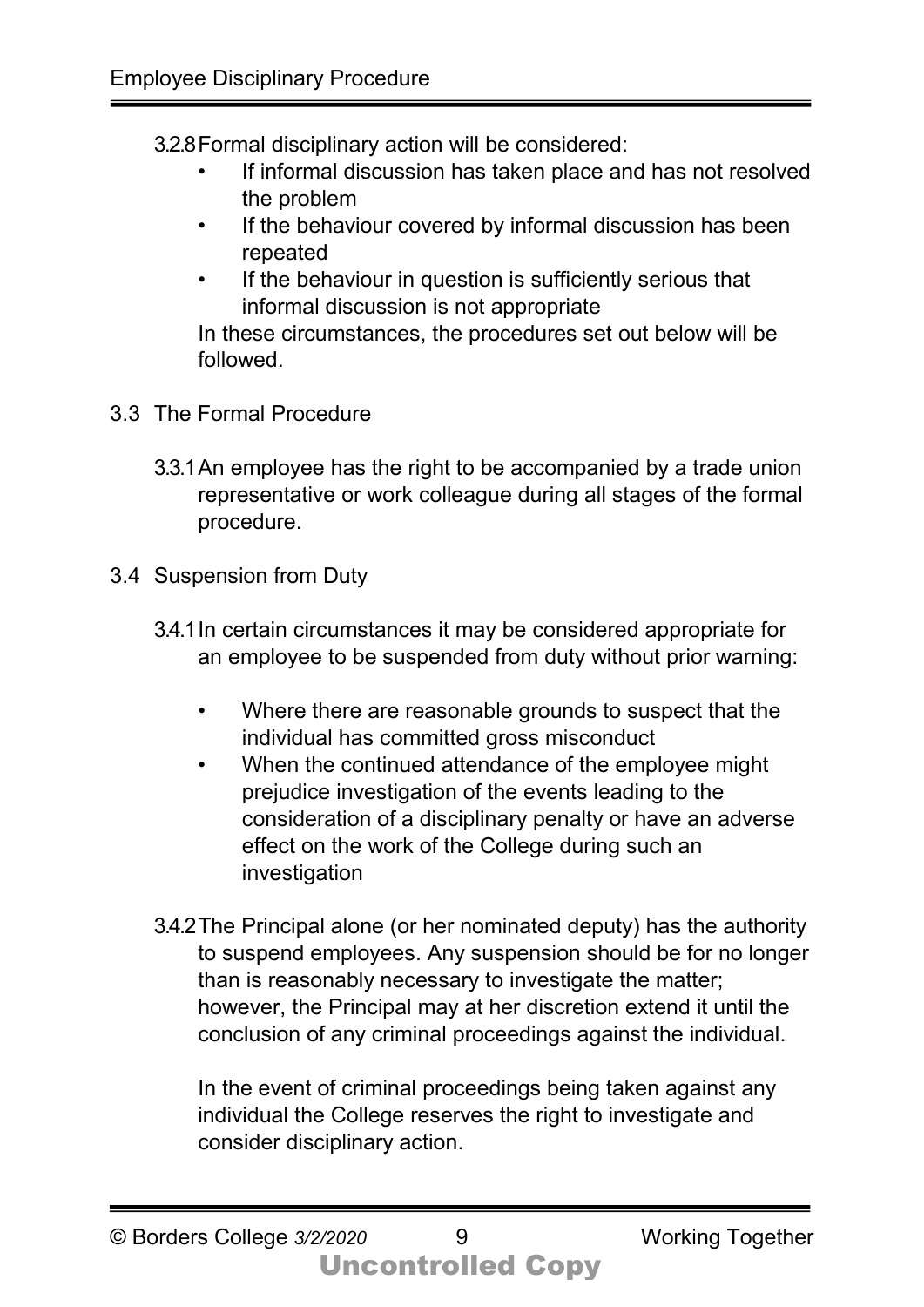3.4.3If the decision is made to suspend the employee, the following procedures will be followed:

- The suspension will be notified to the employee by the Principal immediately the decision to suspend is made
- Within three working days of the suspension, a letter will be sent to the employee by the Principal, formally notifying him/her of the reason for the suspension, the date and time from which it took place and the rules of the suspension

3.4.4The College standard rules of suspension are as follows:

- The employee will not be permitted to return to the workplace without prior express permission
- He or she will remain entitled to full pay for the duration of the suspension
- 3.4.5Suspension should not be seen as a disciplinary penalty in itself, and should not be taken to imply that any decision had been made about the disciplinary matter.
- 3.5 Disciplinary Investigation
	- 3.5.1Any allegations of misconduct will be investigated promptly to establish whether disciplinary action is appropriate. Only after such an investigation will the decision be made as to whether disciplinary action is necessary.
	- 3.5.2Investigators should make every effort to obtain the relevant facts and information. They should interview witnesses impartially.
	- 3.5.3Dismissals can only be carried out by the Principal; therefore line managers should consult HR if their investigations result in allegations that may lead to dismissal as the disciplinary action.
	- 3.5.4Evidence generated by an investigation carried out under any College procedure will be admissible in relation to the disciplinary procedure.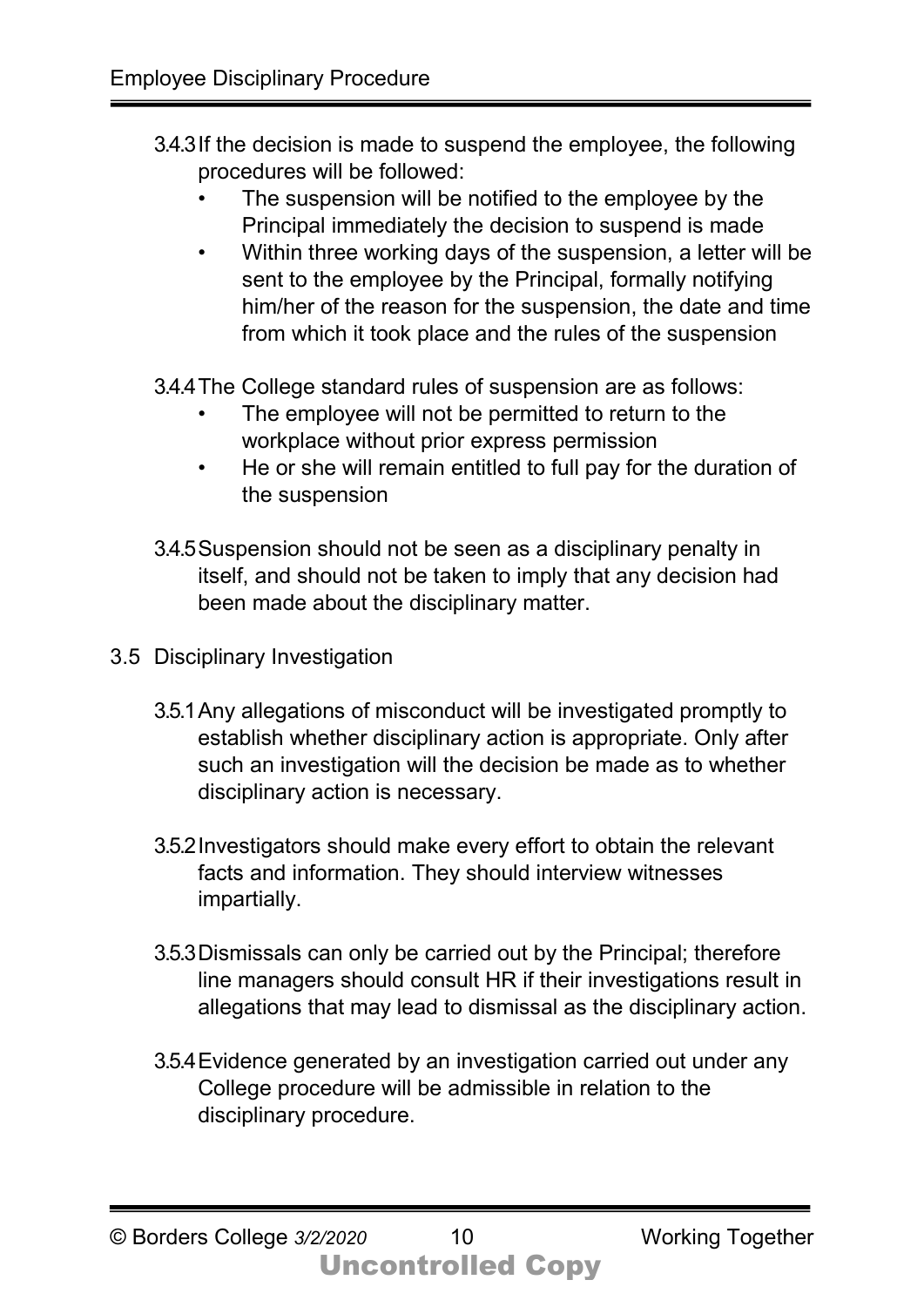- 3.5.5Witnesses to alleged offences may be asked to make written statements and to sign and date them; alternatively, careful notes should be taken of interviews with witnesses or other individuals involved. Great care must be exercised when interviewing students, who may be accompanied.
- 3.5.6Following the investigation, the manager will decide whether the matter needs to be dealt with under the formal procedure.
- 3.6 Disciplinary Hearing
	- 3.6.1A Disciplinary Hearing will be called to enable employees to have the opportunity to state their case and answer the allegations that have been made. The employee has the right to be accompanied by a trade union representative or work colleague. See Appendix 1 for details of the Panel's membership.
	- 3.6.2The employee should be given at least five working days' notice of the meeting. The failure of an employee to attend the disciplinary hearing may result in it taking place in their absence. The decision concerning disciplinary action will also be in made in his or her absence.
	- 3.6.3The letter inviting them to the hearing should also include:
		- The details of the alleged misconduct
		- The date, time and place of the hearing
		- The individual's right to be accompanied
		- Copies of any relevant documentation (if appropriate)
		- A warning that the hearing may lead to disciplinary sanctions and an indication of the level
		- A copy of the disciplinary procedure
	- 3.6.4If the employee's companion is unable to attend on the proposed date the employee has the right to agree an alternative date and time provided it is within 5 working days of the first proposed date.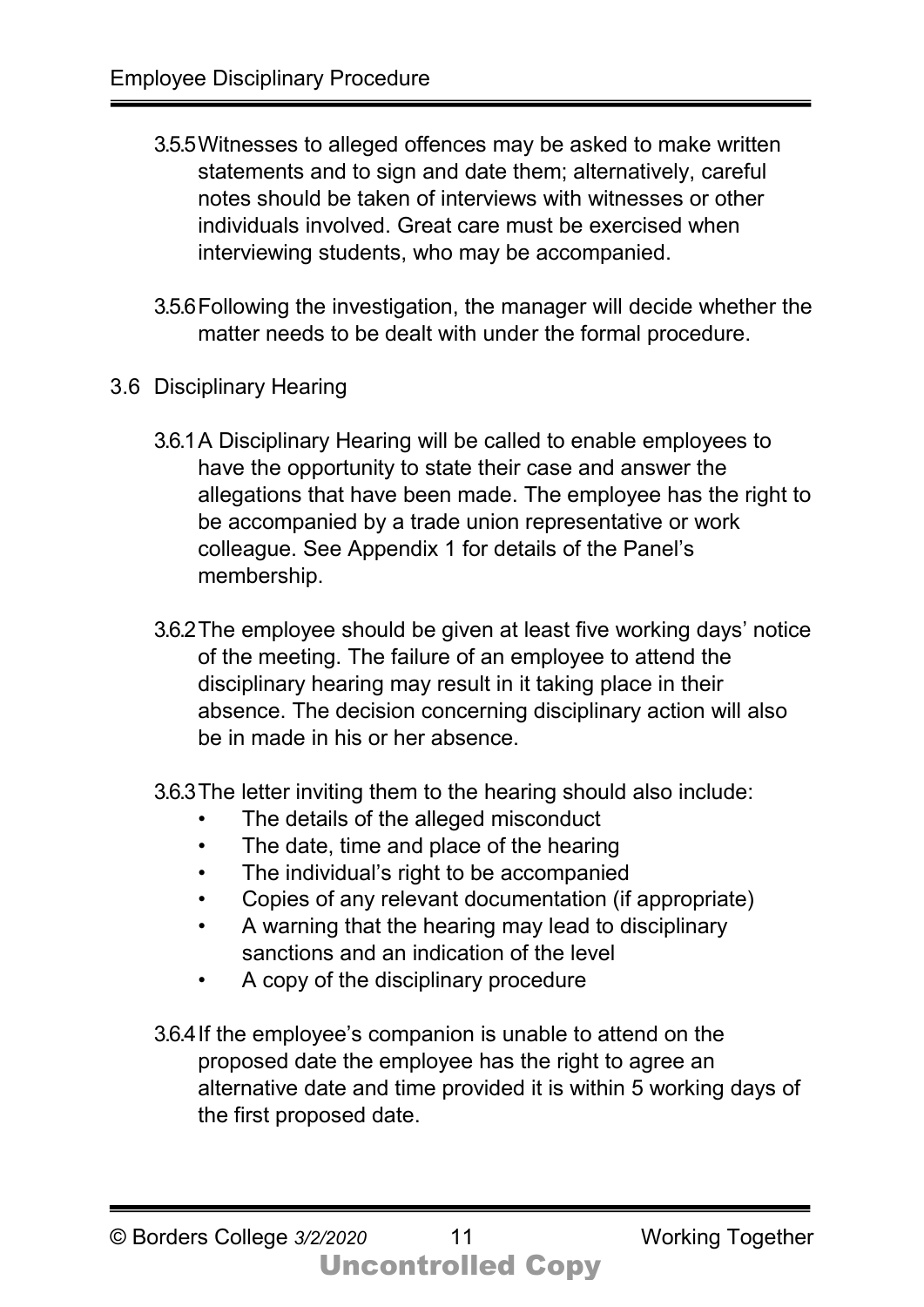- 3.7 Standard Procedure to be followed at Disciplinary Hearings
	- 3.7.1The Chair of the Panel

The Chair will open proceedings by explaining briefly the purpose of the hearing, identifying the individuals present and outlining the process to be followed. The panel may ask any questions appropriate to either side to clarify any issues involved and to help them come to a reasoned decision (see Appendix 1 for panel membership).

- 3.7.2The Head of HR will arrange for a member of the HR Department to be in attendance to record the proceeding and to provide advice in respect of procedures, HR matters and employment legislation as required.
- 3.7.3The Employer

The investigator will begin by presenting his/her findings. This information should include:

- A summary of the events which took place (including whether the individual has been suspended pending the disciplinary hearing)
- The information that was taken into account when investigating the matter
- The investigator's findings and recommendation
- 3.7.4Once the College's case has been presented, the employee or their representative may ask questions of the employers investigator via the Chair of the panel, to clarify facts and, if appropriate, to question witnesses. The employee may not insist on the attendance of those witnesses giving evidence for the College. However, in certain circumstances it may be reasonable to allow the employee to put questions to a witness in writing. The members of the panel may also ask questions.
- 3.7.5The Employee

The employee will then have the opportunity to state their case, answer any allegations made and to call witnesses if appropriate, however, they may not insist on the attendance of an unwilling witness. The employee should advise HR in advance of witnesses to be called. The employee will have the right to be accompanied by a trade union representative or work colleague.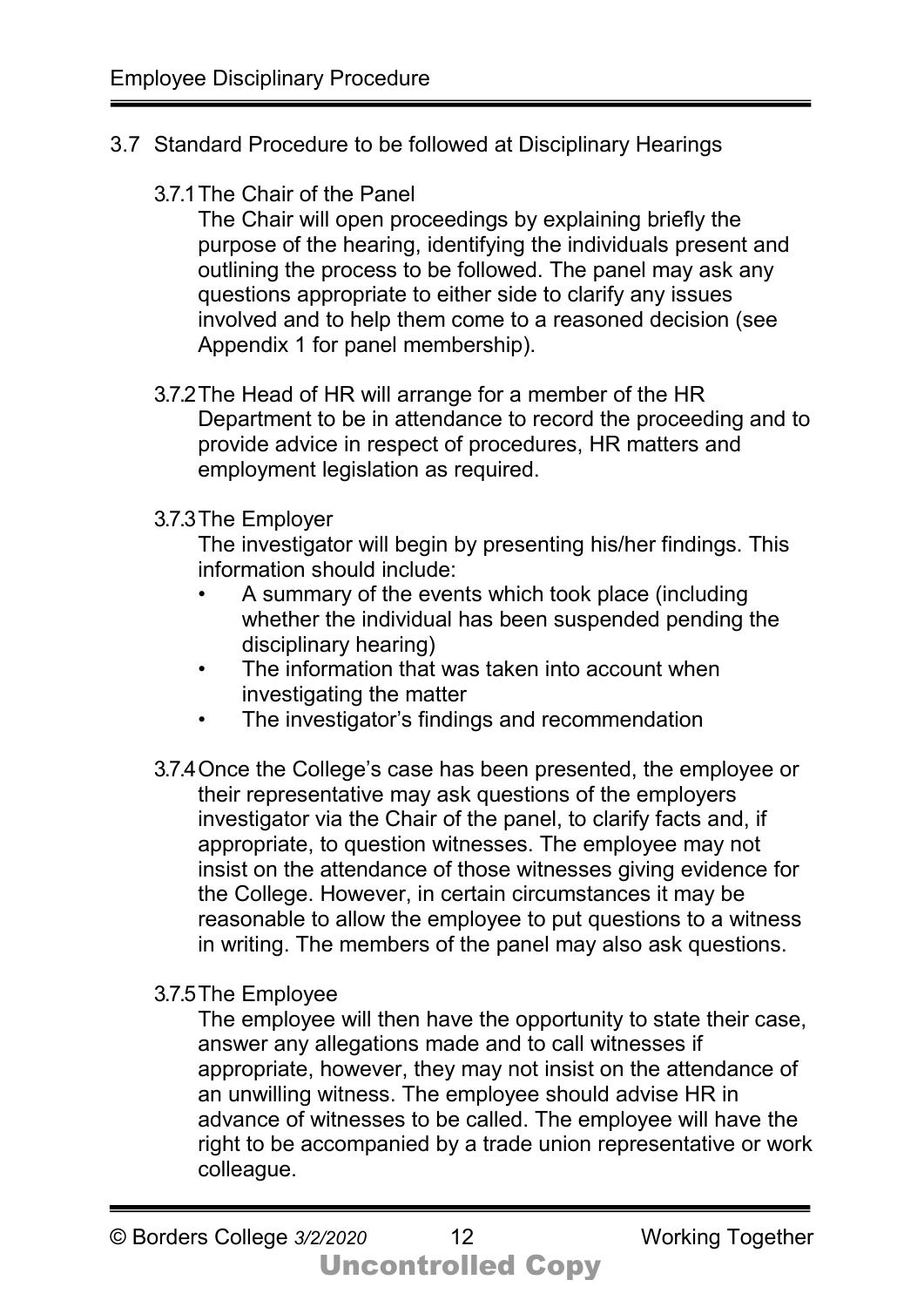- 3.7.6The investigator may ask questions via the Chair of the panel, to clarify facts and if appropriate to question witnesses. The panel members may also ask questions.
- 3.7.7The Decision Making

Once the two parties have presented their case and the panel feels that sufficient information has been presented for it to come to a reasoned and reasonable conclusion, the hearing will be concluded and the panel will consider its decision in private. The note taker from the hearing will be present during deliberations and will record the deliberations.

Issues for the panel to consider might include:

- The need to act reasonably at all times
- Did the investigation take into account all the facts and any mitigating circumstances surrounding the case?
- Have College policies and procedures been carried out correctly?
- Has there been a fair and reasonable consideration of the evidence presented?
- The extent to which standards were breached
- The employee's general record, position, length of service and any special circumstances
- Are there any precedents?
- Has anything been overlooked?
- Was gross misconduct involved?
- That discrimination did/does not occur on the grounds of gender, gender reassignment, race (including colour, nationality and ethnic origin), disability, sexual orientation, marital status, part-time status, age, religion or belief, political belief or affiliation or trade union membership

If the panel chair considers that further information and discussion is necessary, the hearing may be adjourned for up to five working days.

If after consideration of all of the available information the panel does not feel it has sufficient information to reach a decision, it may be necessary for the panel to ask further questions of the participants.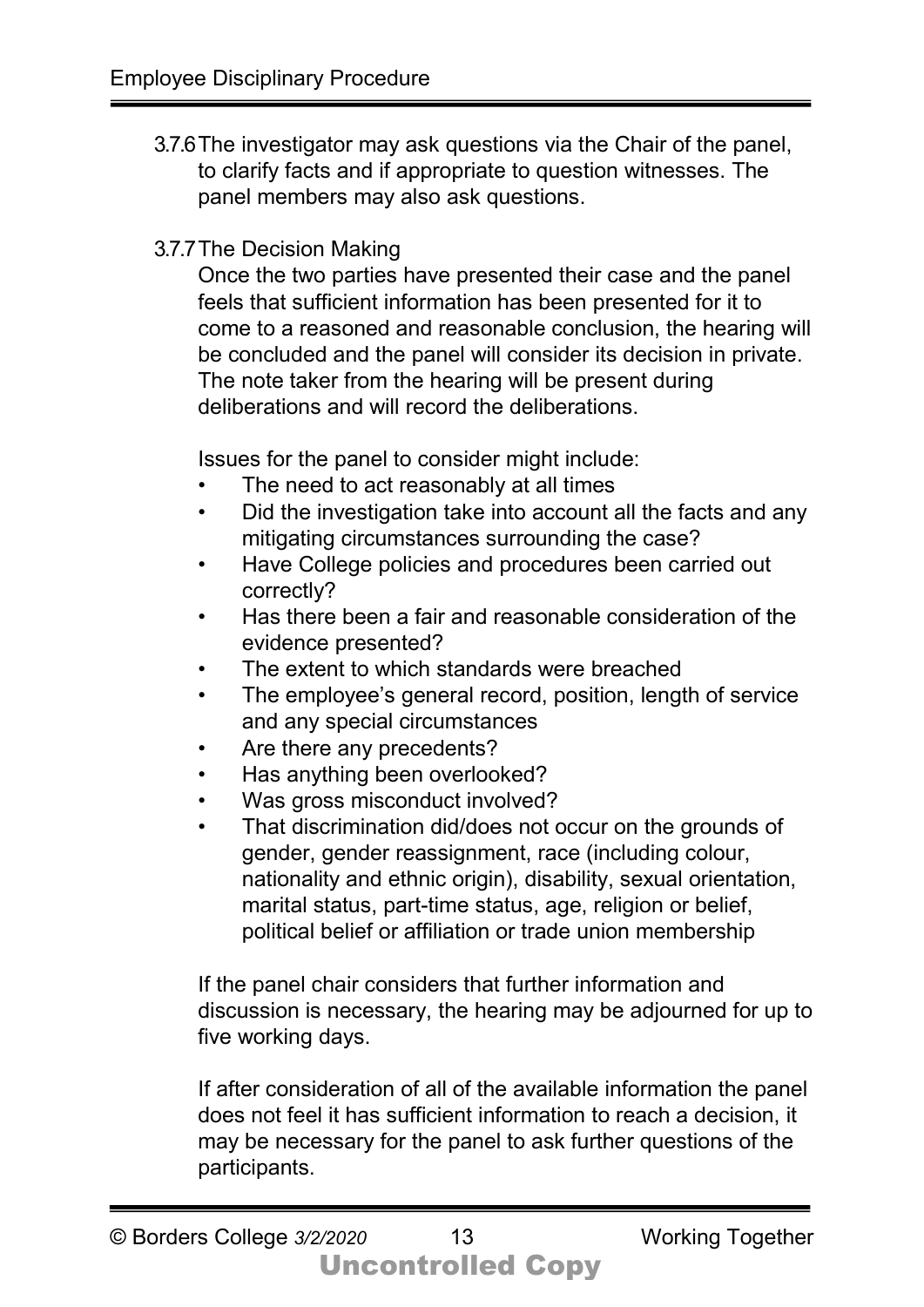The panel will communicate its decision to the parties as soon as the decision has been made, and will confirm in writing within five days of the decision (or as soon thereafter as is reasonably practicable).

#### 3.8 Disciplinary Action

- 3.8.1The Panel will decide whether disciplinary action is required and what the nature of this will be. Training, counselling, review and management support may be required in addition to any disciplinary action.
- 3.8.2The forms of disciplinary action are formal first written warning, second written warning, final written warning and dismissal.
- 3.8.3While normal disciplinary standards will apply to their conduct as employees, no formal disciplinary action should be taken against a trade union official before the circumstances of the case have been discussed with a full-time official of the relevant union.
- 3.8.4Formal First Written Warning

In cases of minor infringements of the College rules of conduct, the employee could be given a formal first written warning.

The formal first written warning should include:

- The reason for the warning
- The fact that it is the first stage of the formal disciplinary procedure
- That they have the right of appeal against the decision (see Appeal and Appeal procedure)

The warning will be confirmed in writing to the employee and recorded on his/her personal file. Formal warnings will be regarded as 'spent' after certain period of time. (see para 4.8)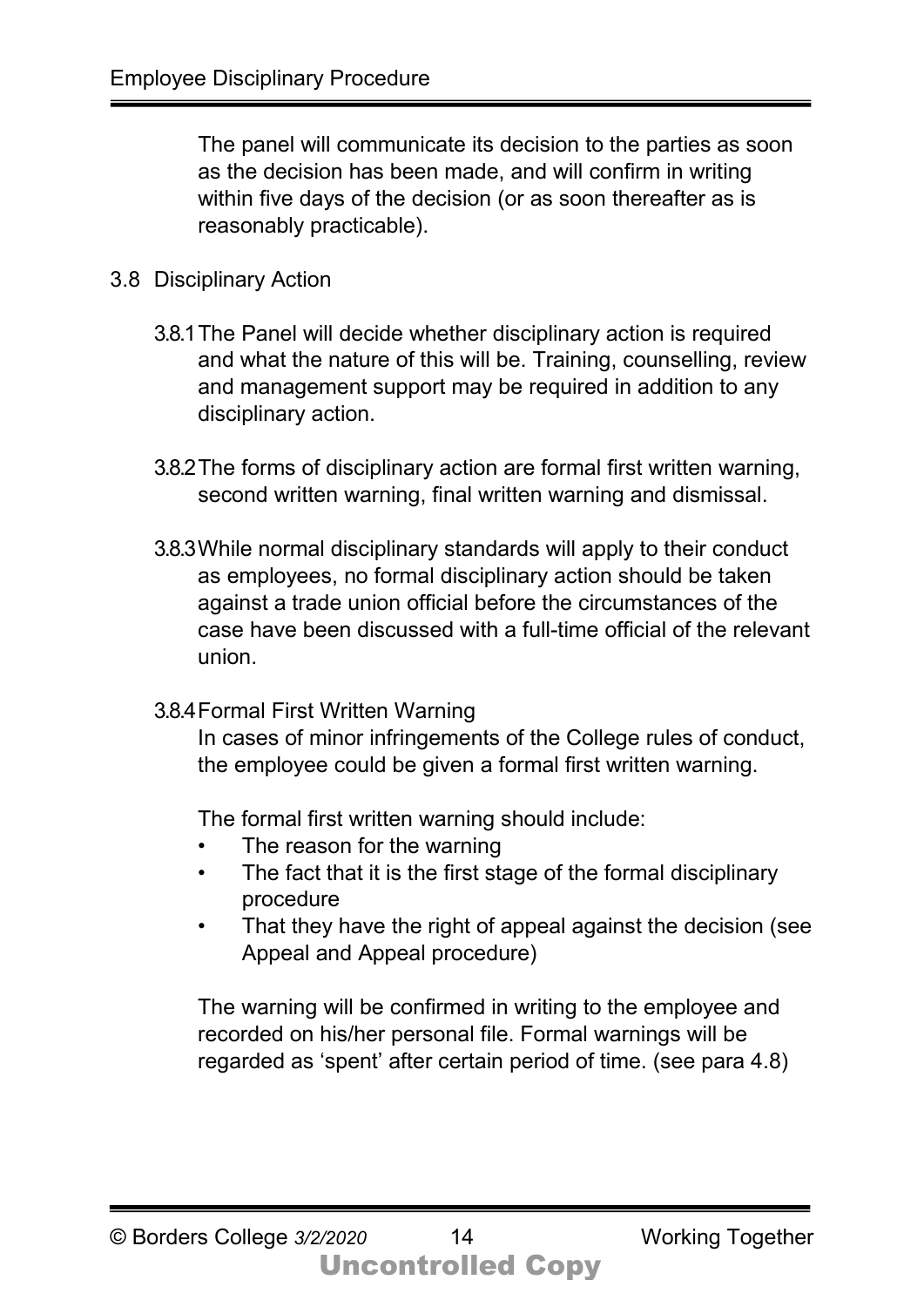#### 3.8.5Second Written Warning

In cases of more serious infringements of College rules of conduct, the employee should be given a second written warning. In the case of a further or repeat disciplinary breach or no improvements following a formal first written warning, a second written warning could be given.

The second written warning will consist of:

- A statement of the offence, including details of the complaint
- Details of the specific improvements or changes required
- The timescale allowed for this
- Notification that a final warning may be considered if there is no sustained satisfactory improvement or change
- The right of appeal against this decision (see Appeals and Appeals Procedure).

### 3.8.6Final Written Warning

In cases where the infringement is sufficiently serious, or where further or repeat breaches occur a final written warning could be given. A failure to improve or change behaviour during the currency of a prior written warning could result in the employee being issued with a final written warning.

The final written warning will consist of:

- A statement of the offence, including details of the complaint
- Details of any specific improvement required
- The timescale allowed for this
- Notification that failure to improve or modify behaviour may lead to further disciplinary action
- Notification that dismissal may be considered if a further offence is committed within the warning period
- The right to appeal this decision (see Appeals and Appeals Procedure)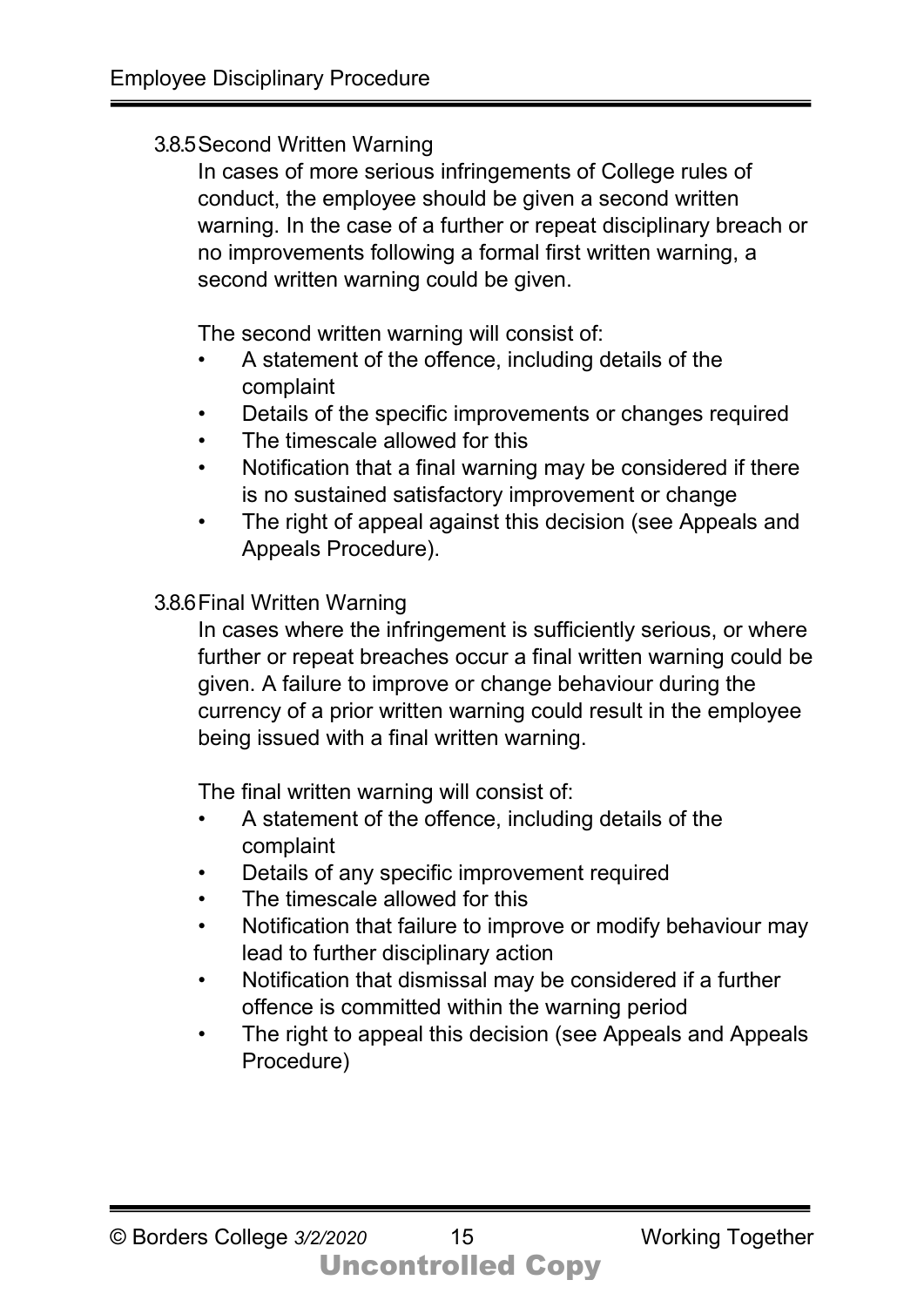#### 3.8.7Dismissal

The decision to dismiss is the last resort in cases where the Principal feels that no other disciplinary penalty will suffice under the circumstances of the particular case. Dismissal may occur where the employee's conduct still fails to improve or change.

The dismissal letter will consist of:

- Notice of the dismissal in writing
- Reasons for the dismissal
- The date on which the employment will end
- The employee's right of appeal

Summary dismissal (dismissal without notice) would be considered only in cases of gross misconduct or cases with serious consequences.

3.8.8Punitive Disciplinary Action

Punitive disciplinary action may be taken in conjunction with disciplinary action where:

(a) following a final warning, the employee fails to achieve and maintain the required improvement in conduct or performance, or a further act or omission warranting disciplinary action occurs;

or

(b) a failure in conduct or performance occurs of a sufficiently serious nature to justify disciplinary action without prior warning(s).

Punitive disciplinary action refers to any of the following sanctions:

- (a) the withholding of an annual increment in conjunction with a final written warning;
- (b) suspension without pay for a period normally not exceeding three working days, in conjunction with a final written warning;
- (c) demotion and/or transfer to another job, place or work or department, in conjunction with a final written warning;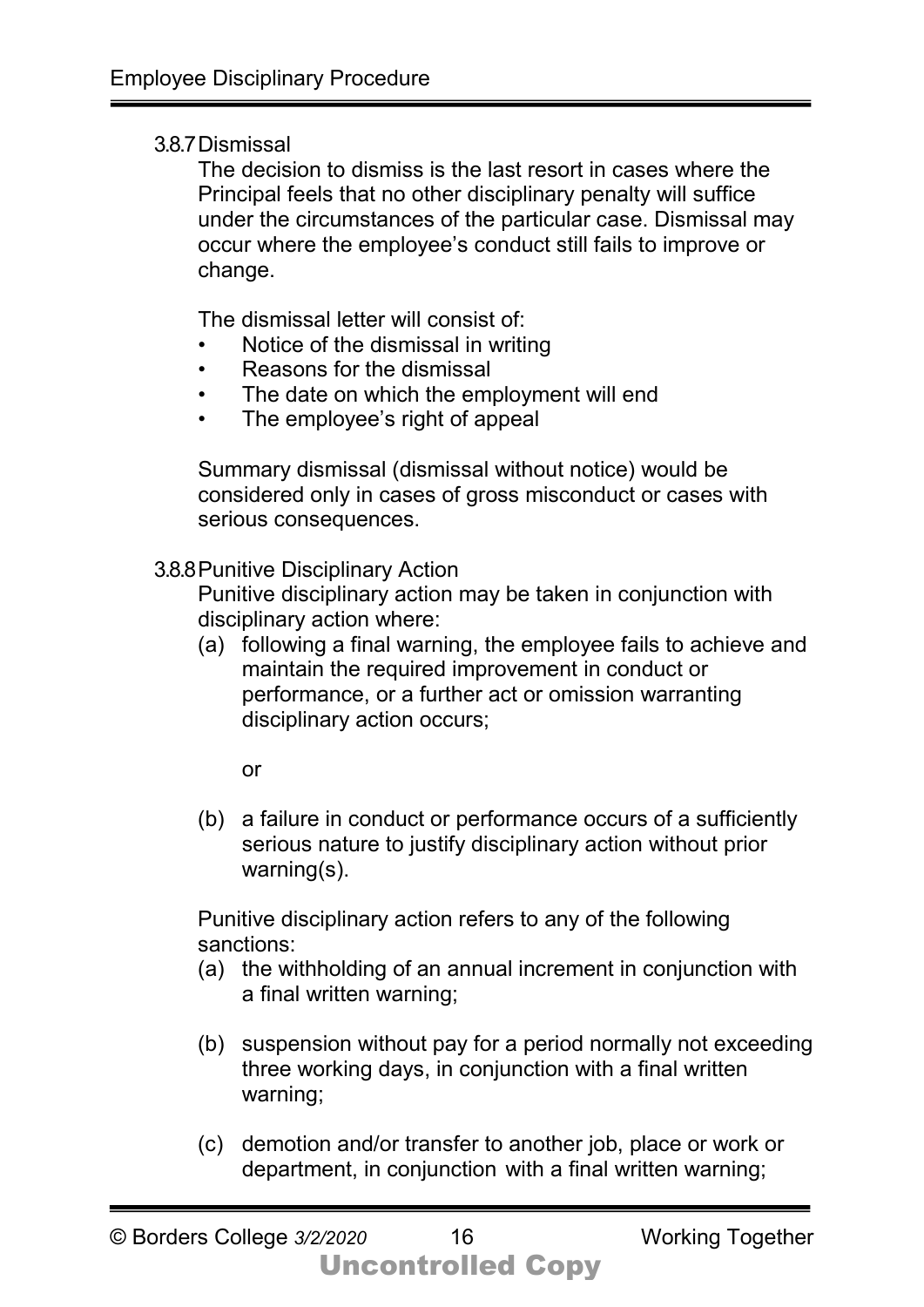(d) dismissal with due notice;

or

(e) summary dismissal - ie dismissal without notice - only in cases of gross misconduct (see paragraph 8).

Where the possibility of punitive disciplinary action arises, the Principal - or other nominated senior staff member - shall hold a disciplinary hearing with the employee concerned. The hearing shall be convened and conducted in accordance with the procedure set down in paragraphs 3.2 to 3.5 following consultation with the Principal. The Principal may, subject to agreement with another senior nominated staff member, attend or be represented at the hearing in an advisory capacity.

Where punitive disciplinary action is taken, the decision shall be notified or confirmed in writing in the name of the staff member who conducted the disciplinary hearing, and the letter shall: (a) refer to previous warnings, if appropriate;

- (b) state clearly the punitive disciplinary action taken and the effective date;
- (c) specify the reason(s) for this action. Employees have a right to a written statement of reasons for dismissal within 14 days;
- (d) refer to the employee's right of appeal to the Chair's Committee of the Board of Management, and indicate the date by which notice of appeal should be received;

In the case of dismissals, the Chair of the Board of Management shall be informed of the action taken.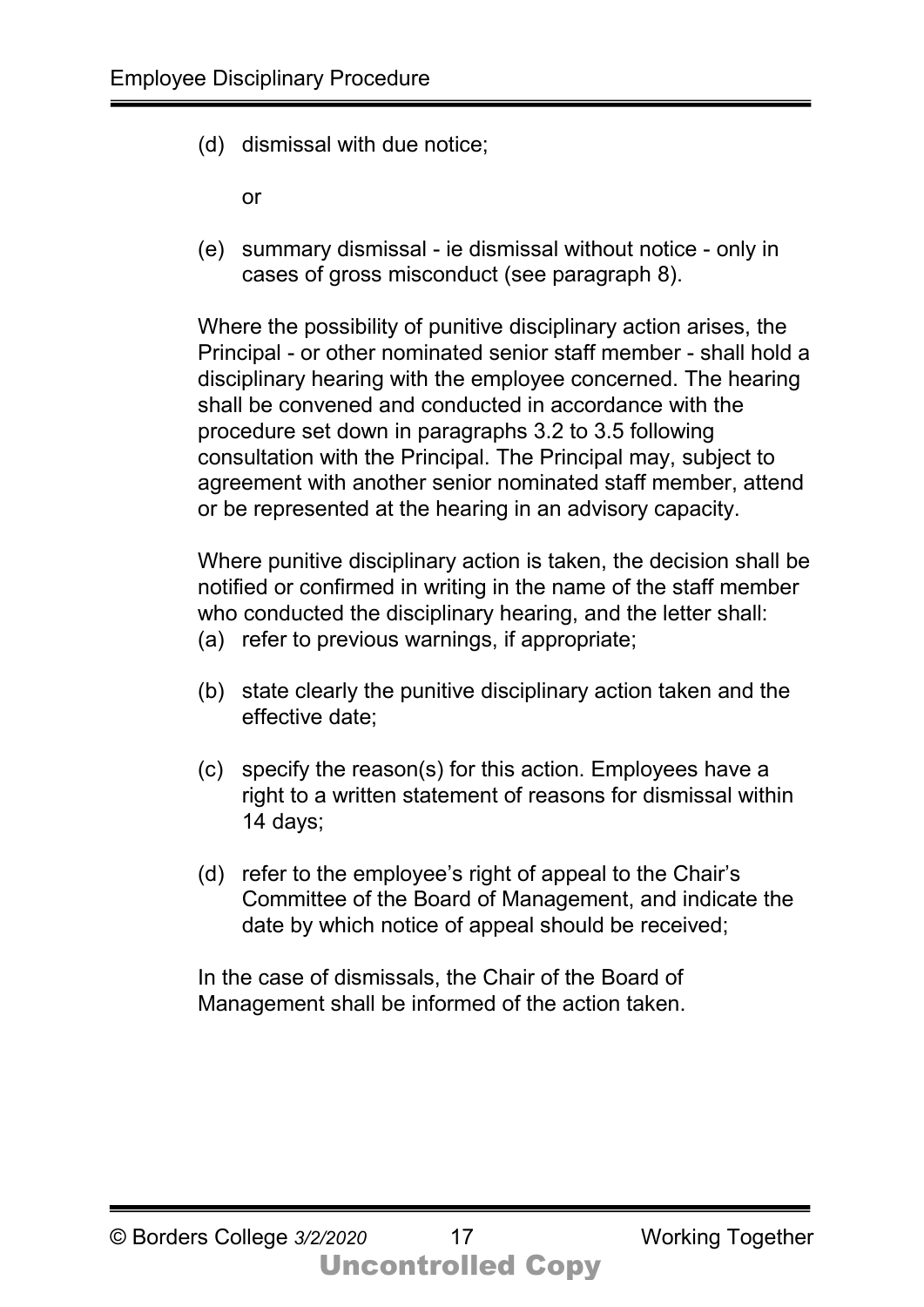#### 3.8.9Gross Misconduct

Acts that constitute gross misconduct are those resulting in a serious breach of contractual terms. Any act serious enough to undermine the employment contract and make any further working relationship, mutual trust and confidence impossible would be considered gross misconduct and would be likely to lead to dismissal.

Examples of gross misconduct might include (this list is not exhaustive or exclusive):

- Theft or unauthorised possession of property or facilities belonging to the College or another employee or student
- Serious or deliberate damage to College property
- Deliberate falsification of College records, registers, timetables, reports, accounts, expenses claims or selfcertification forms
- Wilful failure to follow College financial procedures/regulations
- Bribery, fraud or corruption
- Serious insubordination which may include refusal without good cause to carry out reasonable instructions to perform reasonable allotted duties in line with the job description or to comply with College rules, policies and procedures
- Incapability during working hours while on College premises as a result of intoxication by alcohol or illegal drugs
- Violent, threatening or dangerous conduct
- Infringement of the College's rules and procedures concerning health and safety at work
- Bullying or harassment of another employee or student
- Acts of direct or indirect discrimination on grounds of gender, gender reassignment, race (including colour, nationality and ethnic origin), disability, sexual orientation, marital status, part-time status, age, religion or belief, political belief or affiliation or trade union membership
- Bringing the College into disrepute by action or inaction
- Conviction of a criminal offence which, whether or not committed during College working hours, would adversely affect the College's reputation, the employee's suitability for the type of work he/ she is employed to do or their acceptability to other employees or to students
- **Negligence**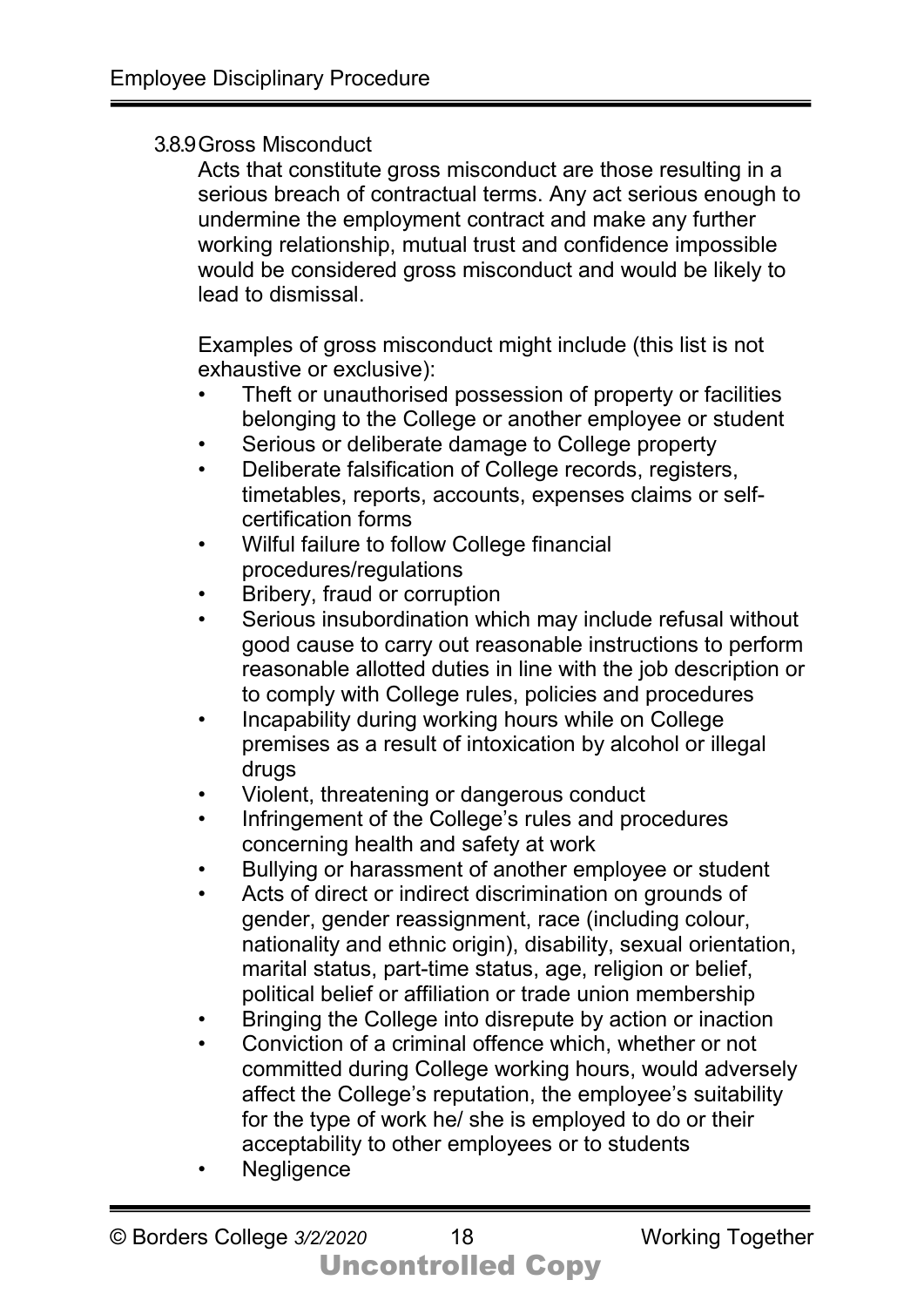#### 3.9 Appeals

#### 3.9.1Appeals Against Disciplinary Action

Appeals against warnings may be made to the Principal and shall be submitted in writing, indicating the grounds of the appeal, within ten working days of the employee receiving confirmation of the warning (notification of the appeal may be made orally but the grounds of the appeal should be placed in writing).

- 3.9.2Appeals against warnings shall be heard by a panel as soon as possible and normally within ten days of receiving the written notice of appeal. (see Appendix 2 for panel composition)
- 3.9.3The employee shall be given at least three working days' notice in writing of the appeal hearing, and shall be informed of his/her right to be accompanied at the hearing by a trade union official or a work colleague.
- 3.9.4The panel hearing the appeal will consider any new evidence and allow the employee to comment on any new evidence and may confirm, amend or withdraw the disciplinary action and may substitute disciplinary action of a more serious form than that originally imposed.
- 3.9.5The decision shall, if possible, be made known to the employee at the end of the appeal hearing and shall, in any case, be confirmed in writing within three working days. There shall be no further right of Appeal within this procedure.
- 3.9.6Where in exceptional circumstances a warning is issued by the Principal in person, any appeal shall be referred for consideration by the Chair's Committee of the Board of Management.
- **3.9.7Appeals against Punitive Disciplinary Action (Including Dismissal)**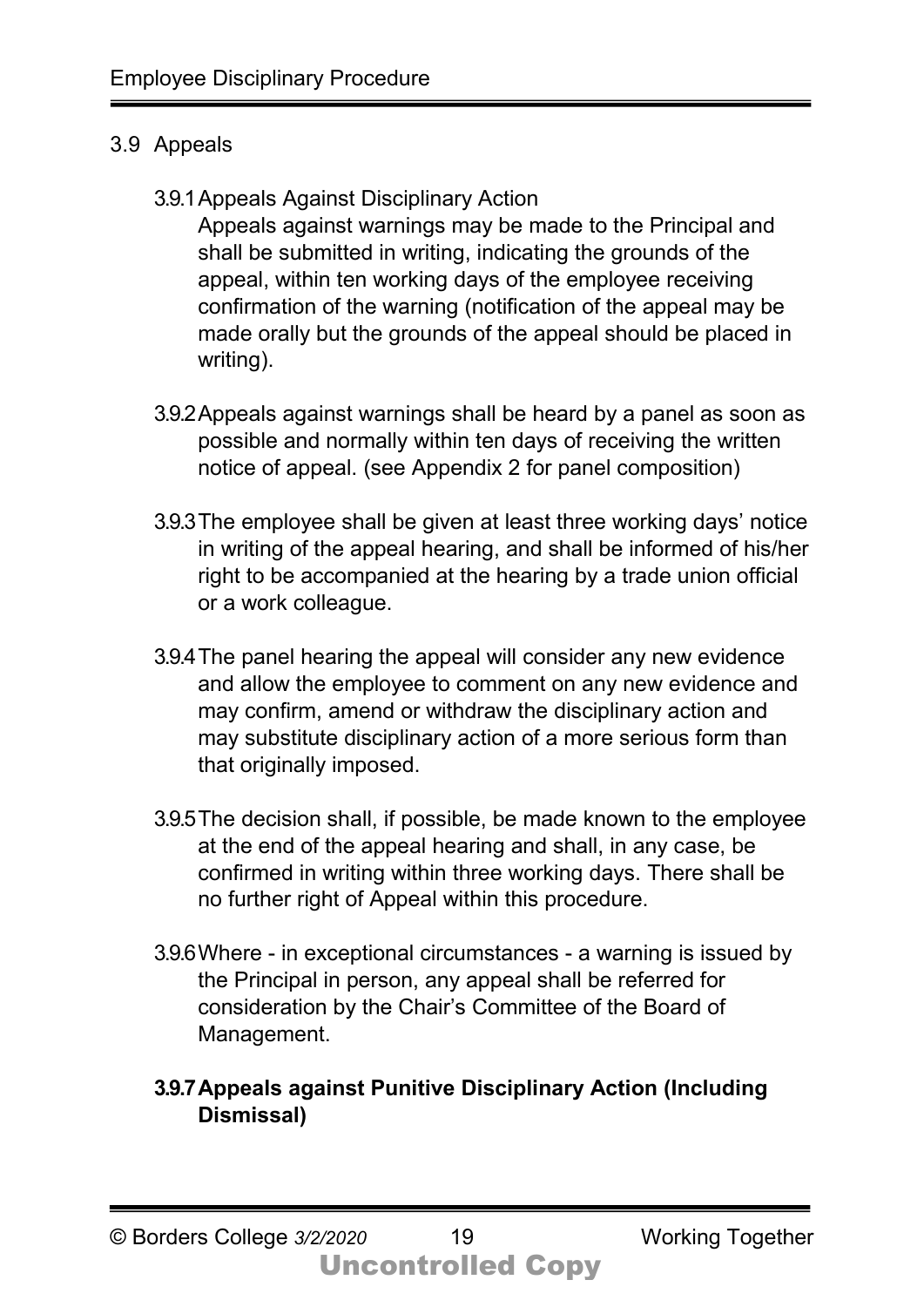- 3.9.8Appeals against punitive disciplinary action may be made to the Principal and shall be submitted in writing to the Head of HR, indicating the grounds of the appeal, within ten working days of the employee receiving written notification of the disciplinary action, or - in the case of appeals against dismissal with due notice only - within five working days of the effective date of dismissal. In all cases, the date by which the Principal should receive notice of an appeal shall be included in the written notification.
- 3.9.9The Principal shall arrange for the appeal to be considered by the Chair's Committee of the Board of Management within twenty working days of receipt of the letter of appeal, or as soon as possible thereafter. The appeal shall be heard in accordance with the procedure set out in this procedure.
- 3.9.10Effect of Appeals on Disciplinary Record

If, as a result of an appeal, any disciplinary action is withdrawn or modified, any written reference thereto on the employee's personal file shall be expunged, or appropriately amended, and the employee and his/her representative, if any, notified accordingly.

Employees will have a right of access to his/her personal file to ensure the written reference has been removed or appropriately amended.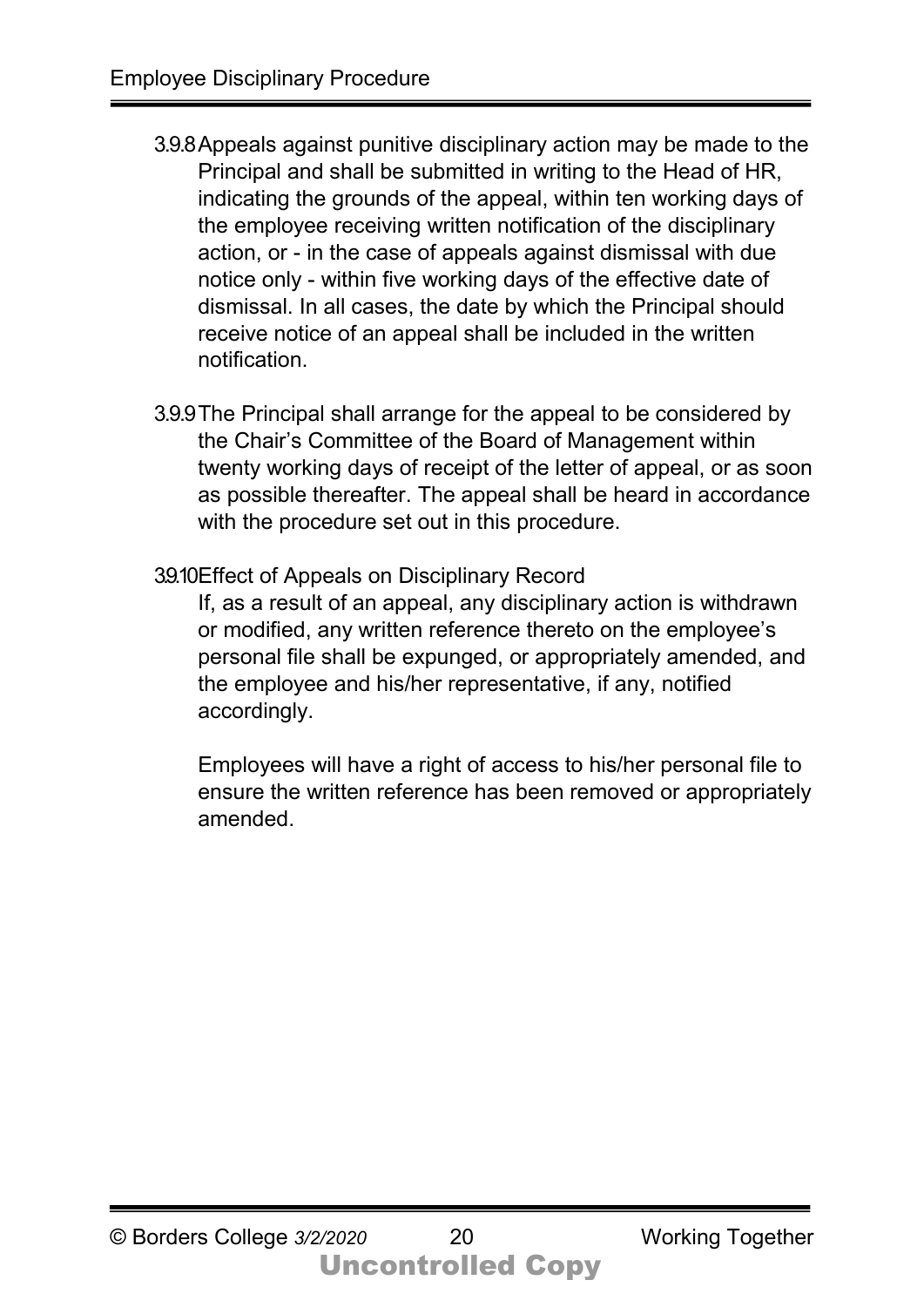## **4. Procedure for Consideration of Appeals Against Disciplinary Action**

## **Appeals Sub-Committee (Chair's Committee)**

## **4.1 Terms of Reference**

- 4.1.1The Chair's Committee shall be convened to hear an appeal against a decision:
	- (a) to dismiss or take other forms of punitive disciplinary action, as defined in paragraph 3.8.8 of the disciplinary procedure;

or

- (b) to issue a warning, where exceptionally the warning has been issued by the Principal in person.
- 4.1.2The Chair's Committee shall have delegated power to decide appeals and shall be the College's final arbiter on such matters.

### **4.1.3Conditions relating to an Appeal**

- 4.1.4For the Chair's Committee to be convened, notice of appeal against disciplinary action must be lodged with the Head of HR within ten working days of the appellant receiving written notification of the decision arising out of the disciplinary hearing.
- 4.1.5The notice of appeal, which must be in writing, may be lodged by the appellant or his/her trade union, or by a work colleague of the appellant's choice.
- 4.1.6The appellant and his/her representative, if any, will be given a minimum of ten working days' notice in writing of the date, time and place of the appeal hearing.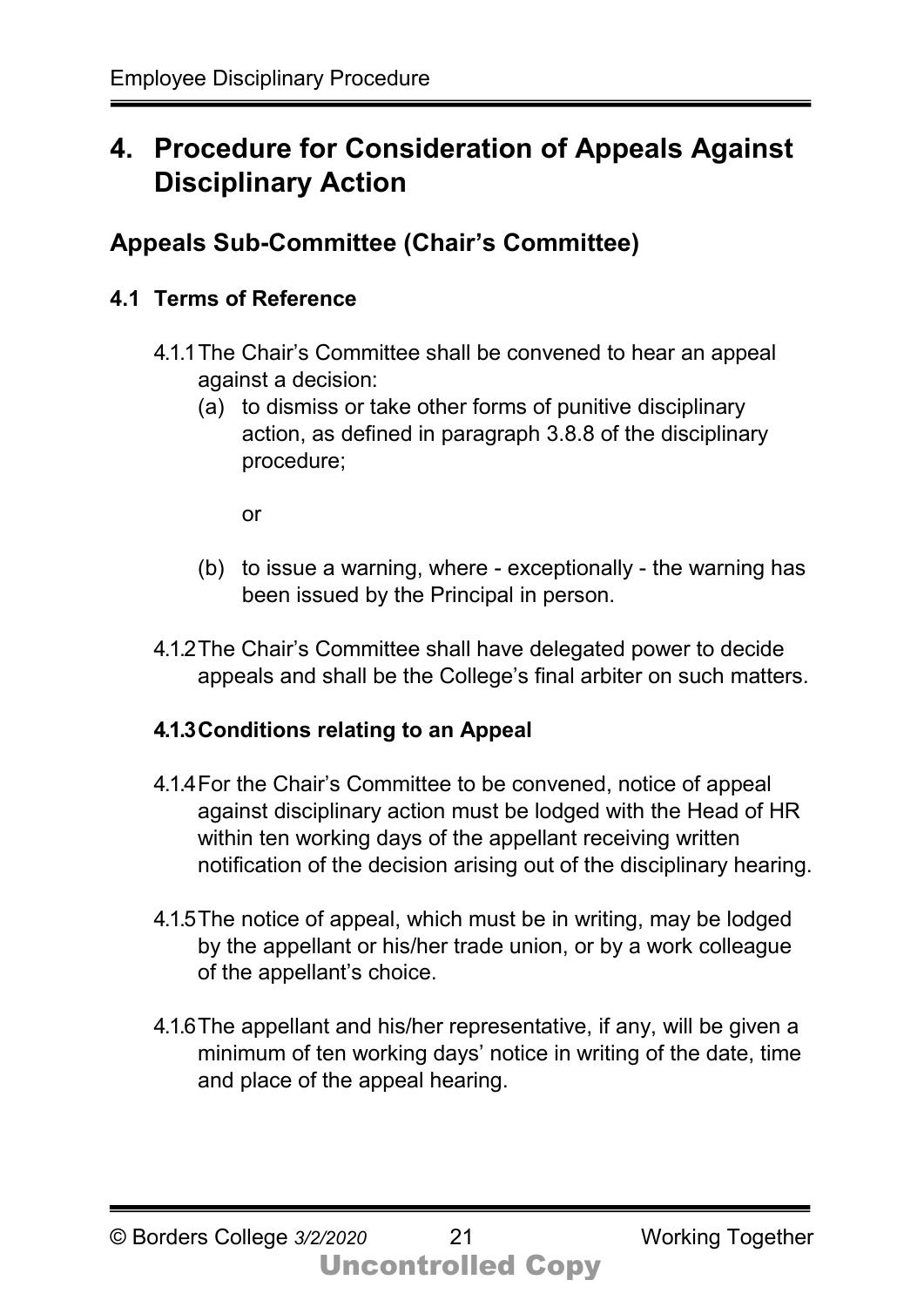### **4.2 Membership of the Chair's Committee**

- 4.2.1The Chair's Committee of the Board of Management shall comprise three members thereof appointed by the Chair.
- 4.2.2Three members shall form the quorum of the Chair's Committee.

### **4.3 Representation and Attendance of Officers**

- 4.3.1The Principal or other appropriate senior member(s) of staff shall act as the College's representative(s) at the appeal hearing.
- 4.3.2The appellant shall have the right to be represented at the appeal hearing by a local trade union official or a work colleague of his/her choice.
- 4.3.3The Head of HR shall act as Clerk to the Chair's Committee and shall act as adviser to the Chair's Committee.
- 4.3.4If an appeal hearing is adjourned, all parties involved shall ensure that - other than in exceptional circumstances - the original representatives attend the re-convened hearing for continuity purposes.

## **4.4 Procedure prior to Appeal Hearing**

- 4.4.1Following submission of a written notice of appeal, the appellant or his/her representative shall submit to the Head of HR:
	- (a) a written statement, indicating the grounds of the appeal;
	- (b) copies of any written statements made by witnesses for the appellant which were considered at the original disciplinary hearing;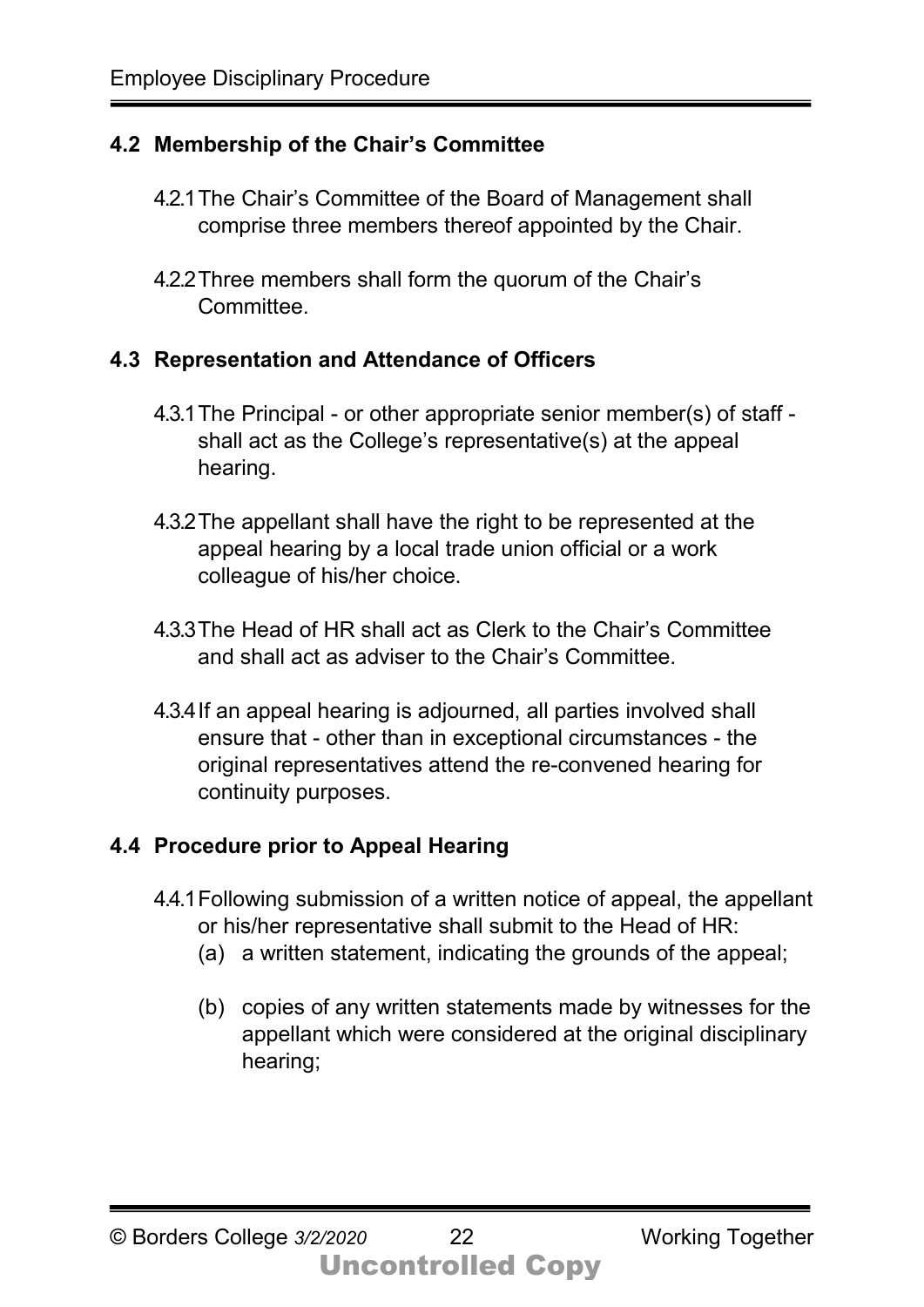(c) a copy of any other document(s) to be placed before the Chair's Committee;

and

(d) the name(s) of any witness(es) to be called to give evidence on behalf of the appellant.

4.4.2The Principal shall submit to the Head of HR:

- (a) a written statement of case against the appellant;
- (b) copies of any written statements made by witnesses for the College which were considered at the original disciplinary hearing;
- (c) a copy of any other document(s) to be placed before the Chair's Committee;

and

- (d) the name(s) of any witness(es) to be called to give evidence on behalf of the College.
- 4.4.3In cases involving dismissal where the decision to dismiss was taken after consideration of medical evidence, whether direct or indirect, a report by the College Medical Adviser shall be submitted to the Chair's Committee. The Medical Adviser shall attend the appeal hearing as a witness on behalf of the College. Independent medical evidence may be introduced on behalf of the appellant.
- 4.4.4The Head of HR shall issue the agenda for the meeting of the Chair's Committee, which shall contain all the documents submitted under paragraphs 4.4.1, 4.4.2 and - where appropriate – 4.4.3 above, not less than five working days in advance of the appeal hearing.
- 4.4.5The Chair's Committee may order such other information and/or documents to be submitted, as it may consider appropriate.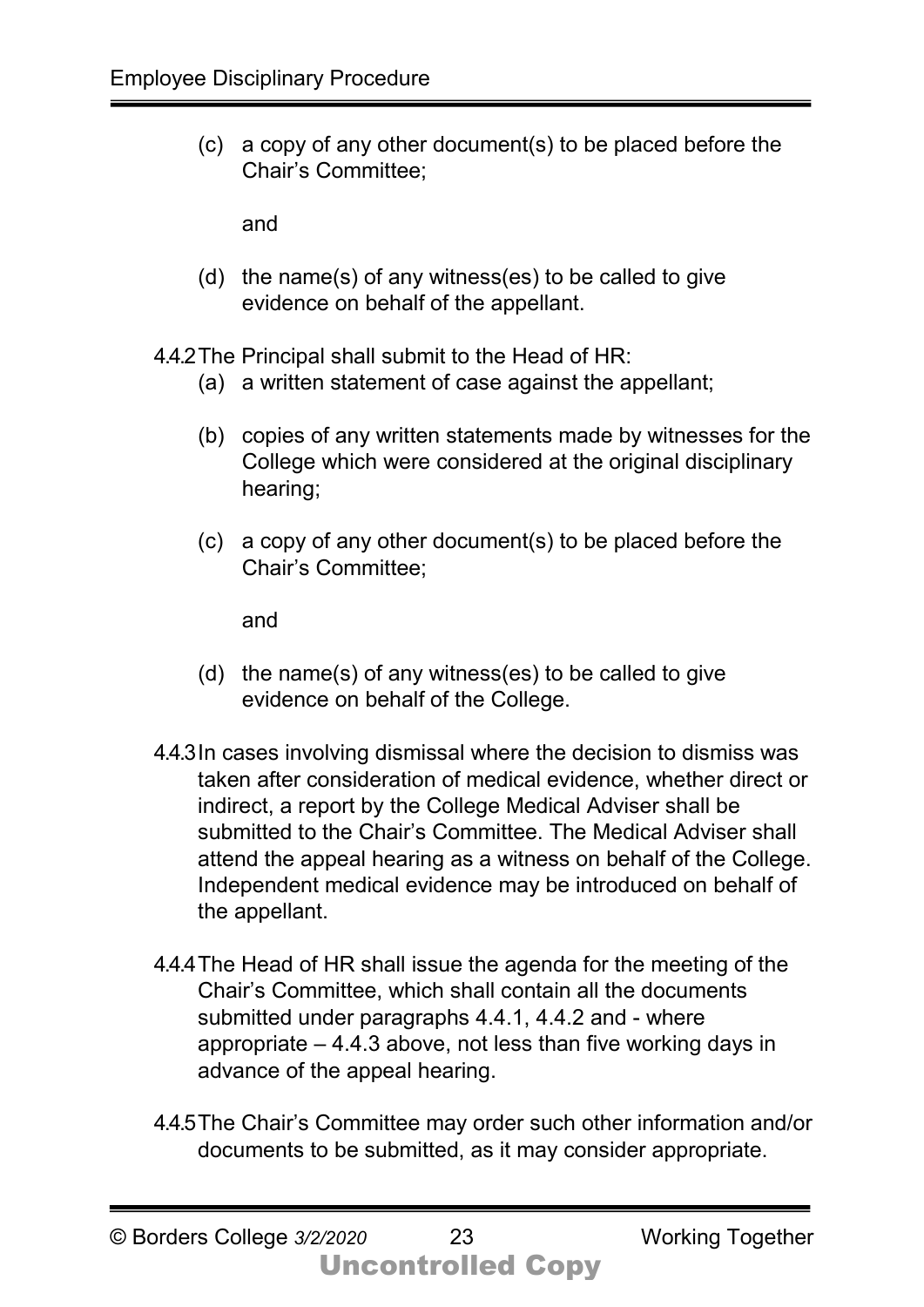#### **4.5 Procedure to be followed at Appeal Hearing**

- 4.5.1Witnesses shall be excluded until called, unless it is agreed that they should be present from the start of the hearing.
- 4.5.2The College's representative(s) shall put the case, in the presence of the appellant and his/her representative(s), and may call witnesses.
- 4.5.3The appellant or his/her representative(s) shall have the opportunity to ask questions of the College's representative(s) and witnesses.
- 4.5.4The members of the Chair's Committee shall have the opportunity to ask questions of the College's representative(s) and witnesses.
- 4.5.5The College's representative(s) shall have the opportunity to reexamine witnesses on any matter referred to in his/her questioning by members of the Chair's Committee, the appellant or his/her representative(s).
- 4.5.6The appellant and his/her representative(s) shall put the case in the presence of the College representative(s) and may call witnesses.
- 4.5.7The College's representative(s) shall have the opportunity to ask questions of the appellant, his/her representative(s) and witnesses.
- 4.5.8The members of the Chair's Committee shall have the opportunity to ask questions of the appellant, his/her representative(s) and witnesses.
- 4.5.9The appellant or his/her representative(s) shall have the opportunity to re-examine witnesses on any matters referred to in his/her questioning by the members of the Chair's Committee.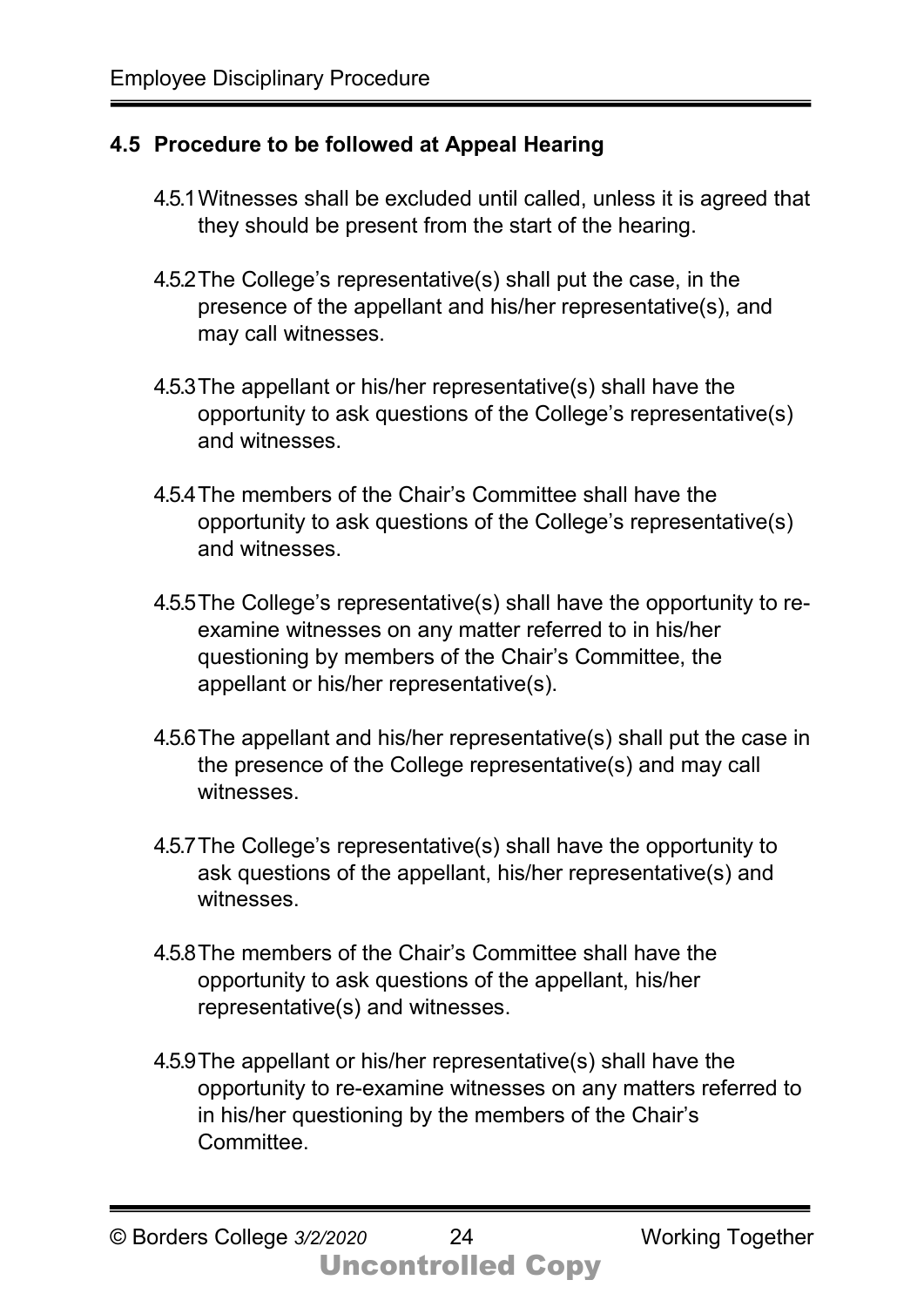- 4.5.10Firstly the College's representative(s), and then the appellant or his/her representative(s), shall have the opportunity to sum up his/her cases, if they so wish. The summing up shall not introduce any new matter.
- 4.5.11If, at any stage, new facts are alleged or new evidence produced - the Chair's Committee, either at the request of one or both parties, or of its own volition, may adjourn the hearing for such period as it may deem reasonable. If any new and important medical evidence is produced, the hearing may be adjourned for a period of not more than fourteen days to allow the appropriate medical reports to be submitted.
- 4.5.12At the conclusion of the evidence, the College's representative(s), the appellant and his/her representative(s) and any witnesses shall withdraw.
- 4.5.13The Chair's Committee, together with the members of staff appointed to assist the Committee, shall deliberate in private only recalling the College's representative(s), and the appellant and his/her representative(s) to clarify points of uncertainty on evidence already given. If recall is necessary, both parties are to return - notwithstanding only one is concerned with the point giving rise to doubt.
- 4.5.14The Chair's Committee shall, if practicable, announce its decision to the parties at the conclusion of the hearing. In any event, the decision shall be notified - in writing - to the appellant and his/her representative(s) by the Head of HR within three working days of the date of the hearing.

### **4.6 Powers of the Appeals Sub-Committee in Disciplinary Cases**

4.6.1The form of the decision of the Chair's Committee shall be announced and confirmed in one of the following, as appropriate:

"that the grounds of the appeal have been sustained and the appeal be upheld";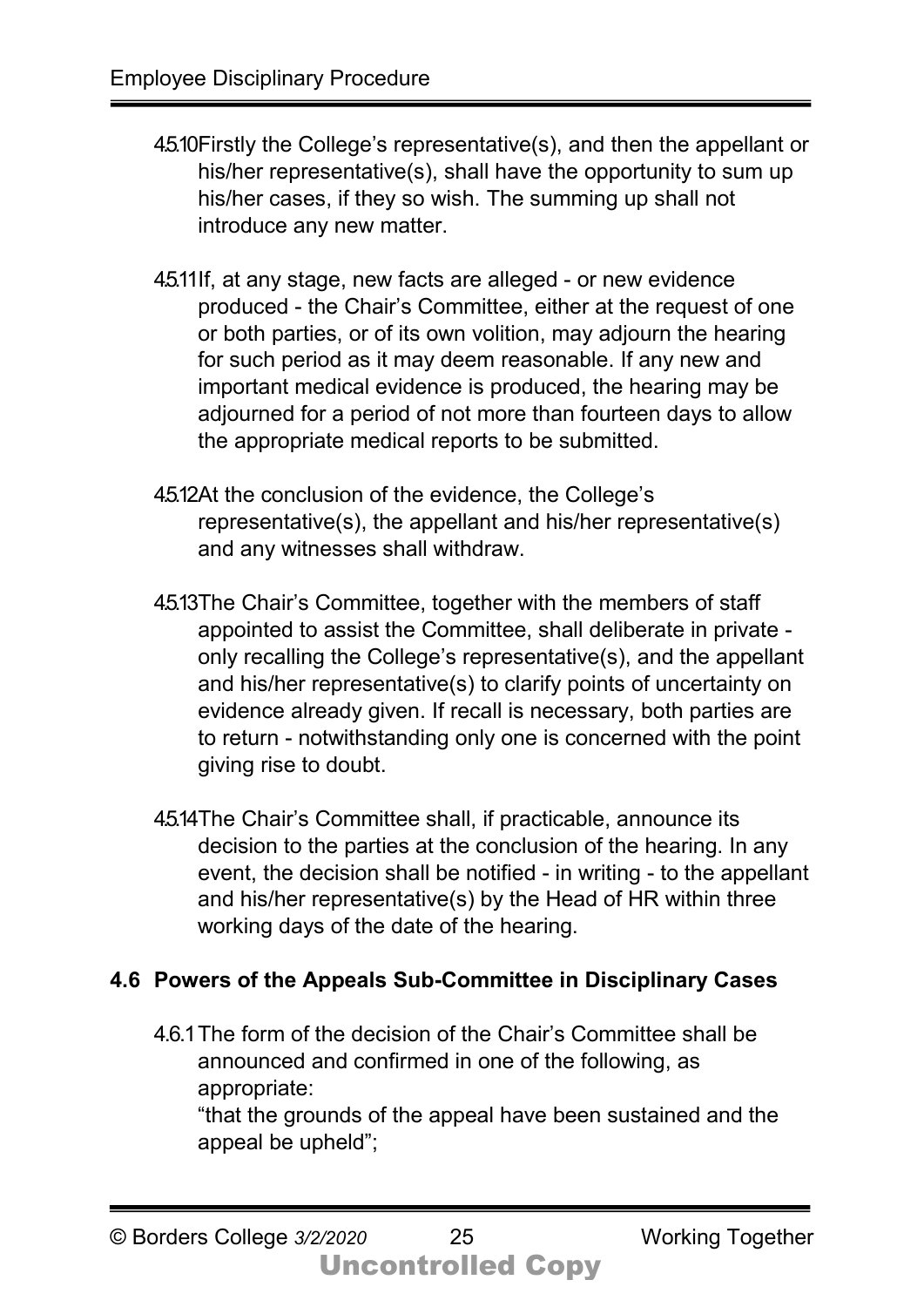"that the grounds of the appeal have been sustained in part, and the appeal be upheld to the extent that....."

"that the grounds of the appeal have not been substantiated and the appeal be not upheld".

- 4.6.2If the appeal is upheld, the disciplinary action shall be withdrawn and any monies due to the appellant shall be payable in full. Where the appeal was against a decision to dismiss, the appellant shall be re-instated to his/her former post or - exceptionally - if this is not practicable, to another similar post on terms and conditions no less favourable than those applying to the post formerly held by the appellant.
- 4.6.3If the appeal is substantiated in part, the disciplinary action shall be withdrawn and an alternative, less serious, form of disciplinary action substituted. Where the appeal was against a decision to dismiss, the appellant shall be either:
	- (a) re-instated to his/her former post, or a similar post on no less favourable terms - except that a lesser disciplinary penalty shall apply;

or

- (b) re-engaged in some other post on terms and conditions which may be determined by the Chair's Committee
- 4.6.4If the appeal is not upheld, the disciplinary action shall stand and be regarded as confirmed.
- 4.6.5Where the appeal is against a dismissal, and that appeal is not upheld, the Chair's Committee may decide that the appellant shall be offered re-employment with the College on such terms and conditions as the Chair's Committee may determine.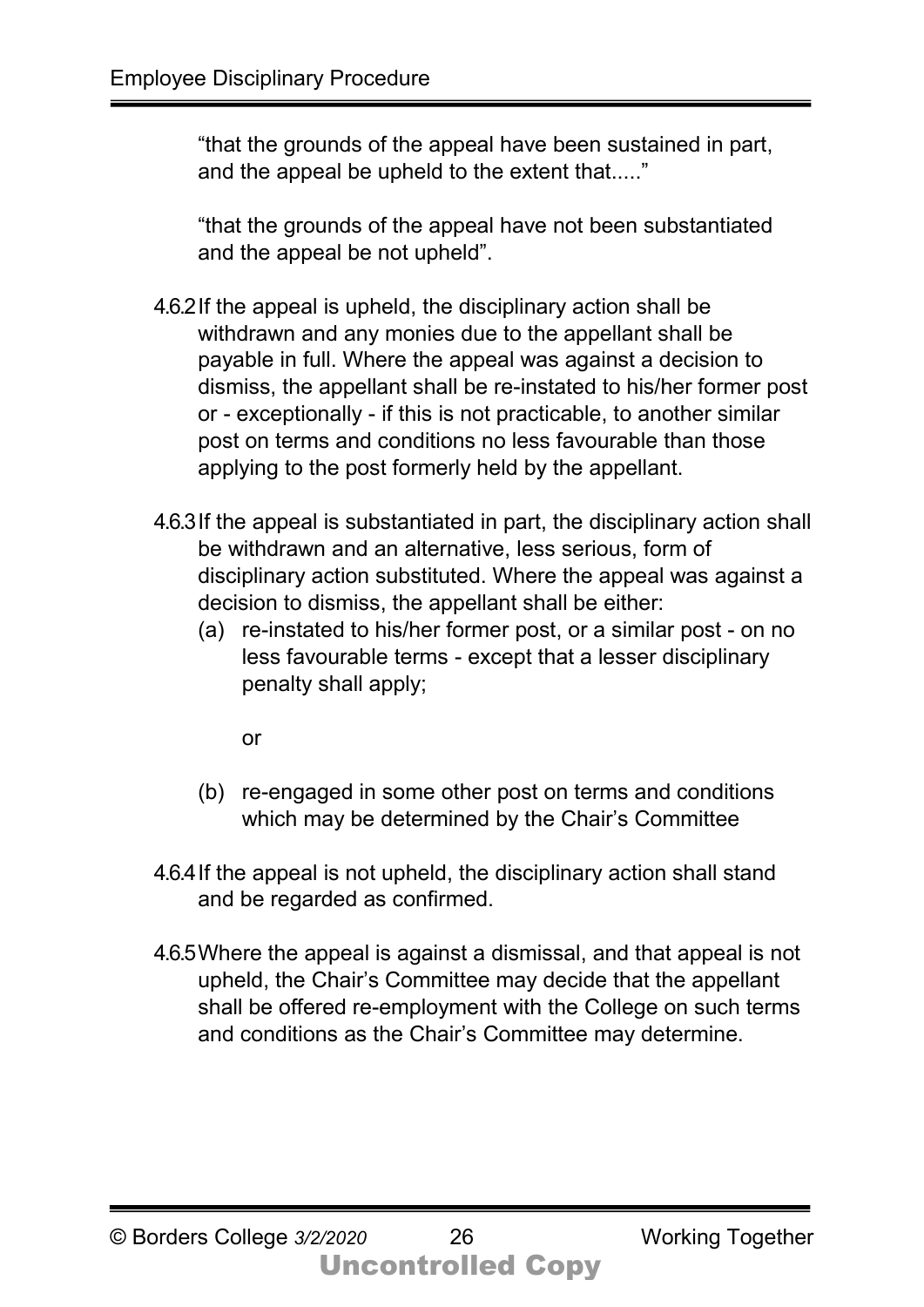- 4.6.6For the purposes of paragraphs 7.2 to 7.5 above, the terms "reinstatement", "re-engagement", and offer of "re-employment" shall be defined below:
	- (a) **"re-instatement"** is the restoration of the contract of employment between the appellant and the College as if the dismissal had never taken place. Thus, the outstanding salary/wages for the period the contract ceased to operate shall be payable in full, unless the College impose an alternative disciplinary penalty of a financial nature - ie withholding of an annual increment. In addition, all rights arising out of continuous employment shall be restored, as necessary, to ensure re-instatement is without detriment.
	- (b) **"re-engagement"** is the engagement of the appellant to another post and/or in another location with effect from the date of dismissal on terms and conditions which may be less favourable than those of the appellant's former post eg demotion to a lower graded post. Thus, salary/wages for the period since the dismissal took effect may be payable in accordance with the terms and conditions of reengagement determined by the Chair's Committee. In addition, all rights arising out of continuous employment shall be restored;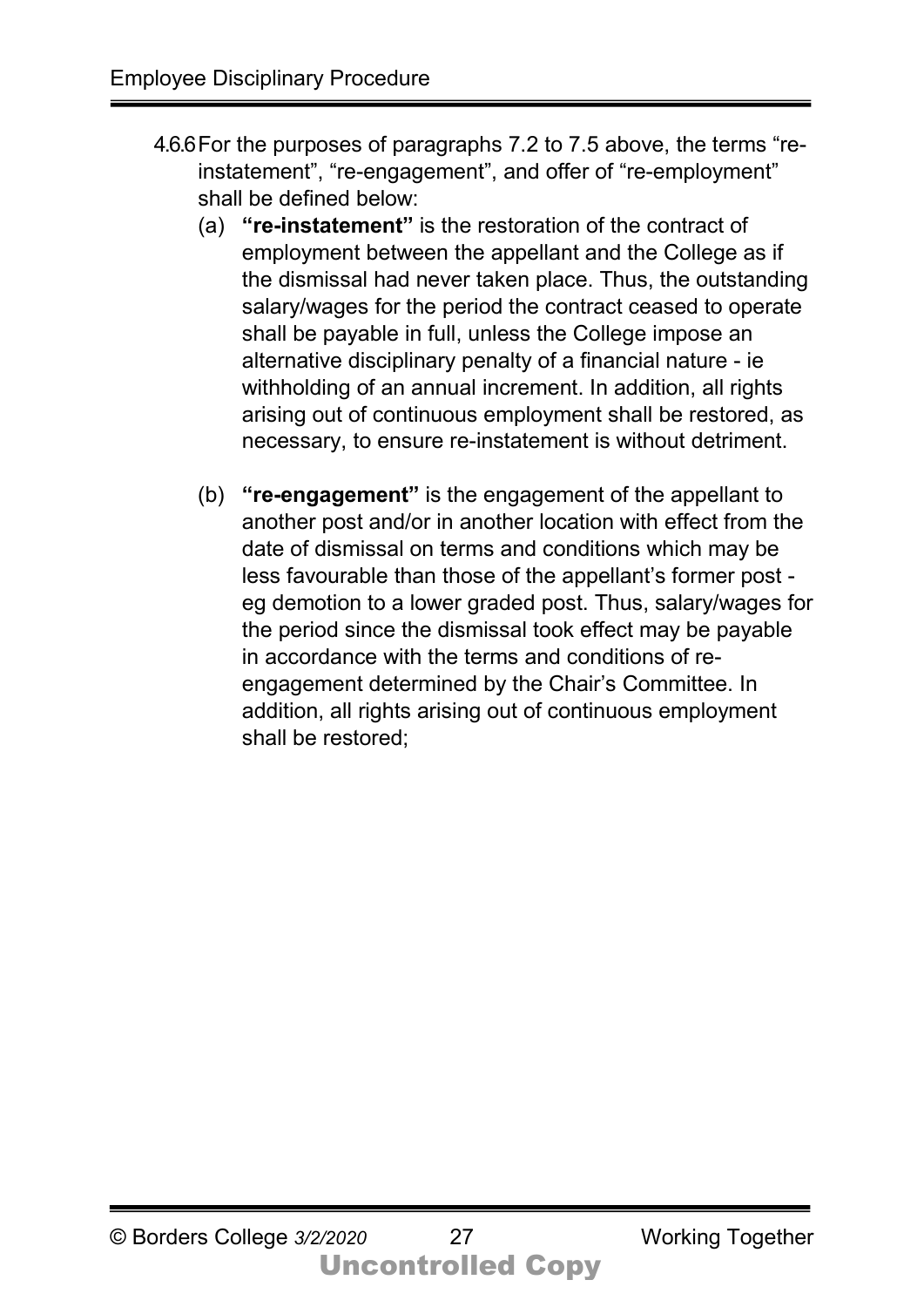## **4.7 Reporting to the Board of Management**

4.7.1The decision of the Chair's Committee shall be reported to the Board of Management at the earliest opportunity.

## **4.8 Expiry of Warnings**

- 4.8.1Warnings and other formal disciplinary action short of dismissal shall normally be disregarded for disciplinary purposes after a period of satisfactory employment. A decision not to disregard a warning for disciplinary purposes may be taken in exceptional circumstance where an employee's persistent misconduct warrants such action. The relevant periods shall be as follows: first formal warnings - to be disregarded after six months second formal warnings - to be disregarded after nine months final written warnings - to be disregarded after twelve months punitive disciplinary action short of dismissal in conjunction with a final written warning - to be disregarded after eighteen months
- 4.8.2A warning shall not be disregarded for disciplinary purposes if further disciplinary action is taken against an employee before the date the warning is due to be disregarded. In these circumstances, the warning shall remain on the employee's record for a further period commencing from the date the further disciplinary action was taken.
- 4.8.3The provisions above shall not apply to a warning where, in the view of the nominated staff member concerned, following consultations with the Head of HR, the sensitivity of the particular misconduct, in combination with the nature of the employee's current post (and foreseeable future employment with the College), gives rise to such concern that the warning should be available for future consideration. A decision not to apply the expiry provisions shall be notified to the employee at the time the warning is issued. The employee shall have a separate right of appeal against the decision, in accordance with the arrangements for hearing appeals against the issuing of warnings.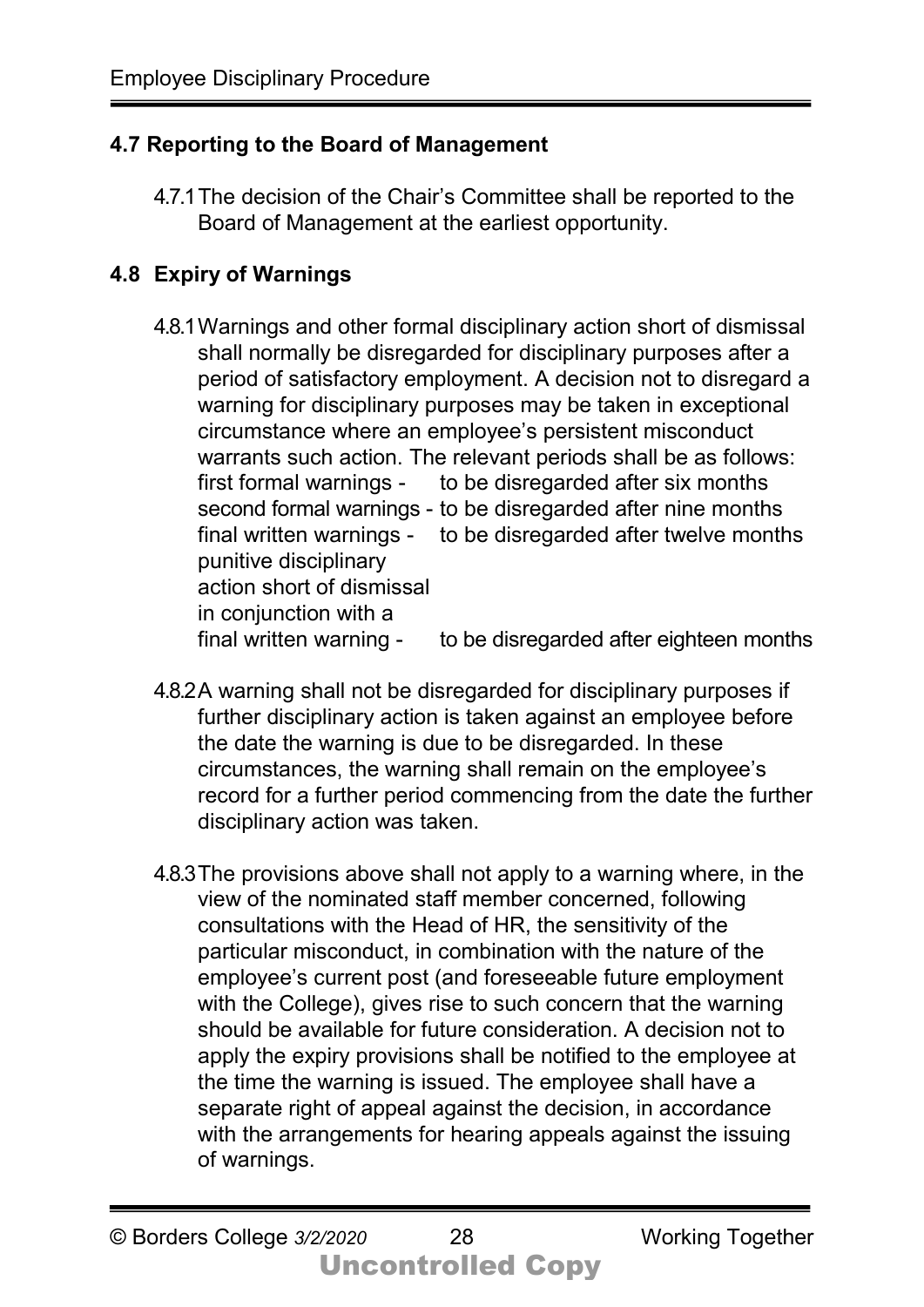## **5. Responsibilities**

- 5.1 The Regional Board is responsible for approving this policy and for overseeing compliance with its principals.
- 5.2 The Head of HR is responsible for the implementation of this policy.
- 5.3 All staff are responsible for ensuring compliance with this policy.

## **6. Related documents**

- 6.1 Employee Resourcing Policy
- 6.2 Staff Handbook
- 6.3 Discipline and Grievance Policy
- 6.4 Safeguarding Juveniles and Adults at Risk of Harm

## **7. Review**

7.1 This policy will be reviewed every 2 years or whenever statutory regulations change.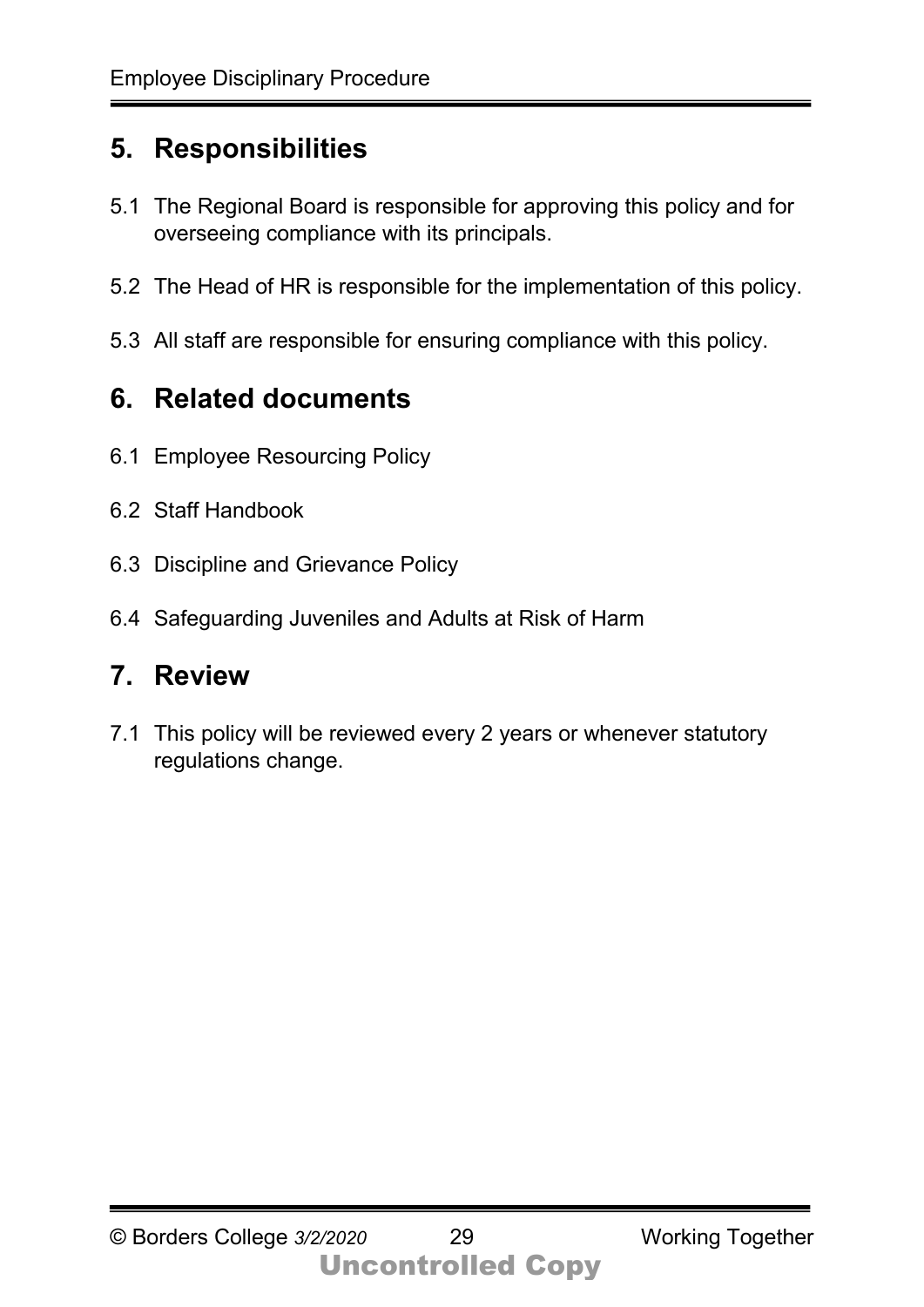## **Summary of Levels of Disciplinary Action**

| For:                      | <b>Employees</b>         | <b>CMT Members</b> | <b>Vice Principals</b>   |  |  |
|---------------------------|--------------------------|--------------------|--------------------------|--|--|
|                           | below CMT                |                    | and Director             |  |  |
|                           | Member level             |                    |                          |  |  |
| <b>Informal Procedure</b> |                          |                    |                          |  |  |
|                           | Line manager or          | Vice Principal or  | Principal                |  |  |
|                           | <b>CMT</b> member        | Director or        |                          |  |  |
|                           |                          | Principal          |                          |  |  |
| <b>Formal Procedure</b>   |                          |                    |                          |  |  |
| <b>Disciplinary</b>       | 2 CMT                    | 2 SMT              | <b>Principal and</b>     |  |  |
| Action short of           | Members and              | members and        | Vice Principal or        |  |  |
| dismissal                 | Head of HR or            | Head of HR         | Director and             |  |  |
|                           | <b>HR Advisor</b>        |                    | Head of HR               |  |  |
| <b>Dismissal</b>          | Principal and            | Principal and      | <b>Principal and</b>     |  |  |
|                           | <b>Vice Principal or</b> | Vice Principal or  | <b>Vice Principal or</b> |  |  |
|                           | Director and             | Director and       | Director and             |  |  |
|                           | Head of HR               | Head of HR         | Head of HR               |  |  |

The Head of HR or HR Advisor attends in an advisory capacity.

The HR Advisor would replace the Head of HR if he/she were subject to disciplinary action.

CMT – College Management Team

SMT – Senior Management Team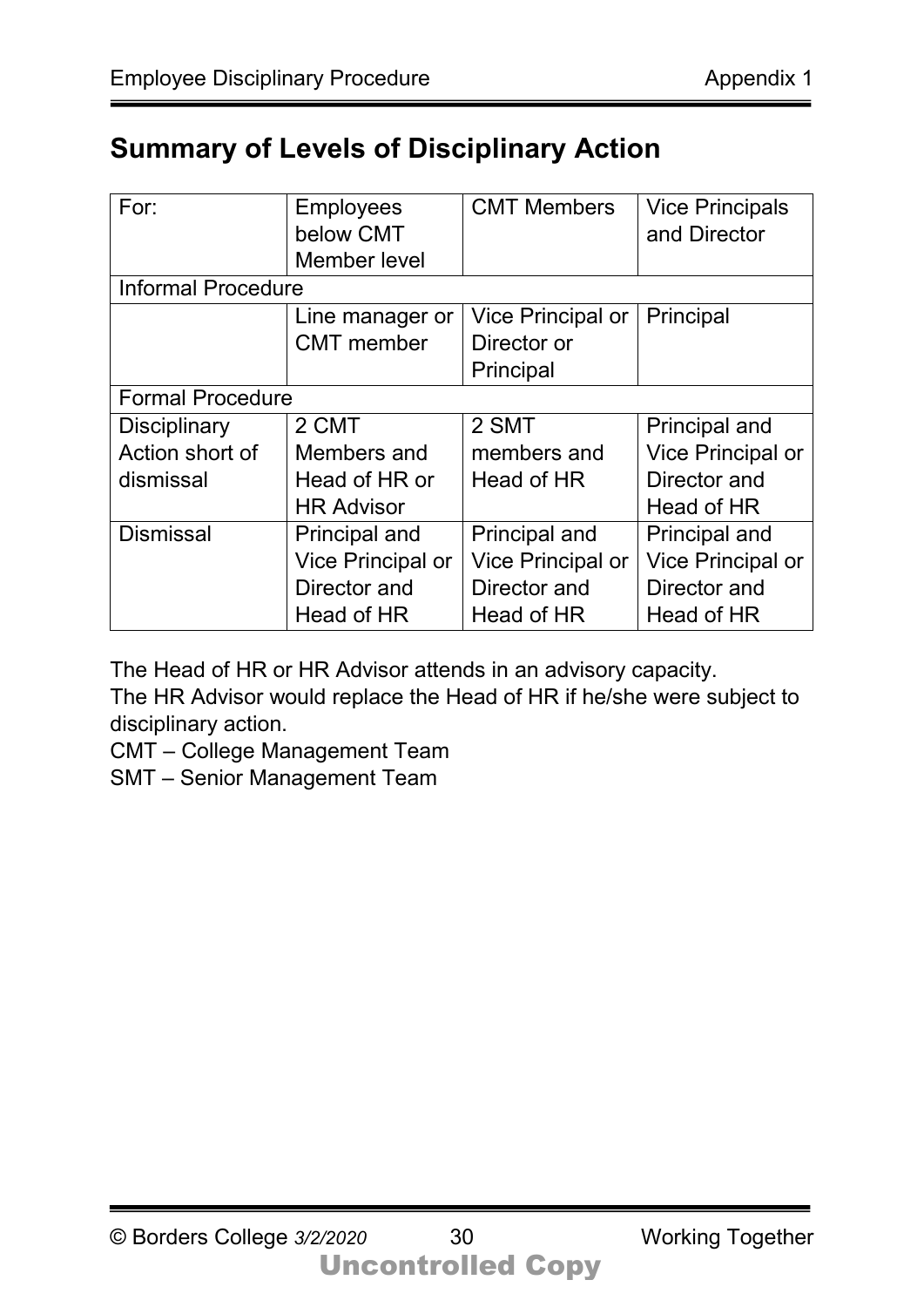## **Summary of Levels of Disciplinary Action**

| For:                                       | <b>Employees</b>         | <b>CMT Members</b>       | <b>Vice Principals</b> |  |  |
|--------------------------------------------|--------------------------|--------------------------|------------------------|--|--|
|                                            | below SMT level          |                          | and Director           |  |  |
| Appeals against penalty short of dismissal |                          |                          |                        |  |  |
|                                            | <b>Vice Principal or</b> | Principal and            | Two board              |  |  |
|                                            | Director and             | <b>Vice Principal or</b> | members and            |  |  |
|                                            | appropriate              | Director and             | Head of HR             |  |  |
|                                            | <b>CMT</b> member        | Head of HR               |                        |  |  |
|                                            | and Head of HR           |                          |                        |  |  |
| Appeals against dismissal                  |                          |                          |                        |  |  |
|                                            | <b>Chair of Board</b>    | <b>Chair of Board</b>    | <b>Chair of Board</b>  |  |  |
|                                            | and 2 Board              | and 2 Board              | and 2 Board            |  |  |
|                                            | members (not             | members (not             | members (not           |  |  |
|                                            | student/staff or         | student/staff or         | student/staff or       |  |  |
|                                            | Principal) and           | Principal) and           | Principal) and         |  |  |
|                                            | Head of HR               | Head of HR               | Head of HR             |  |  |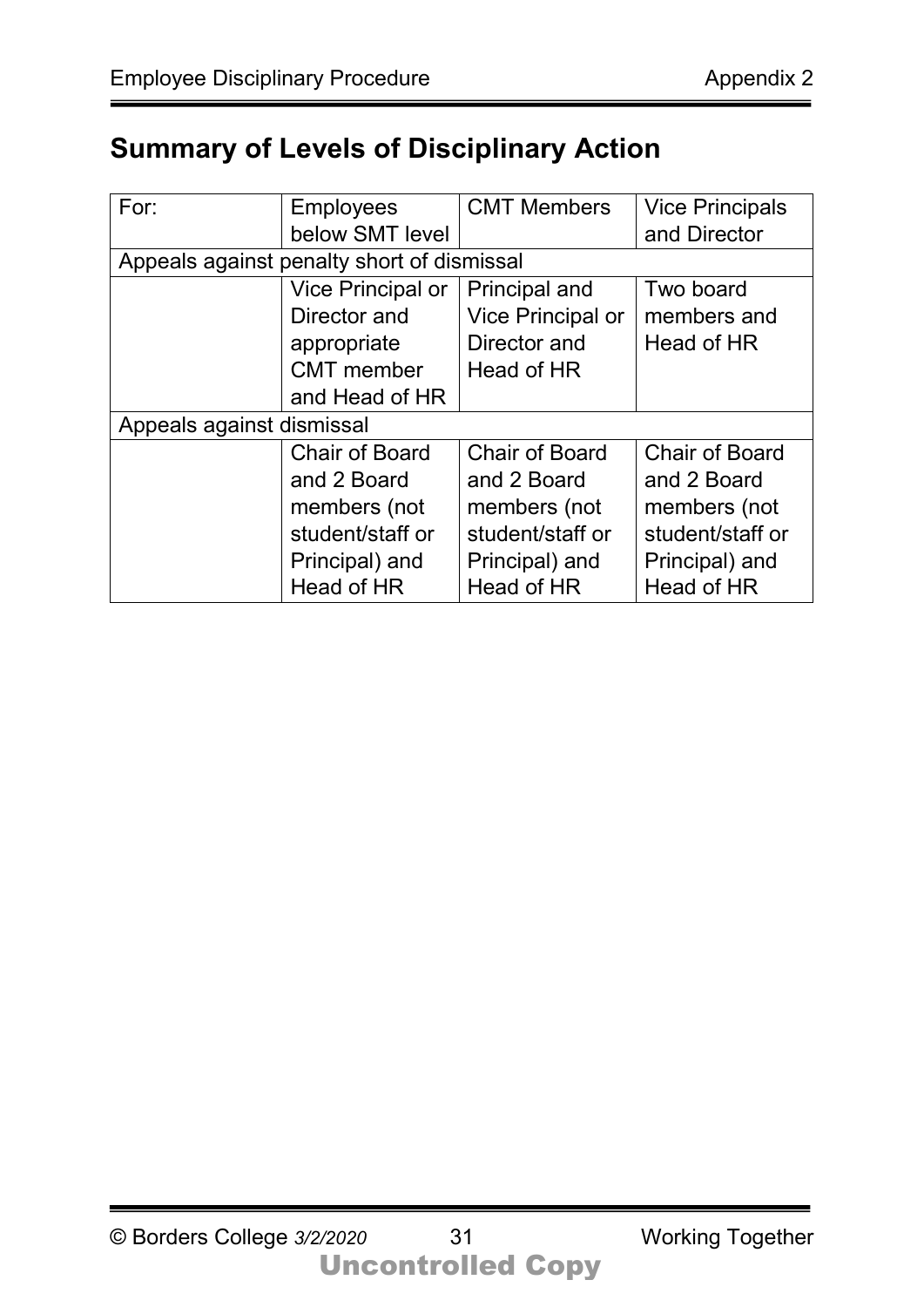## **Flow Chart – Disciplinary Policy and Procedure**

Advice and Guidance should be obtained from the HR Department at all stages of this process.

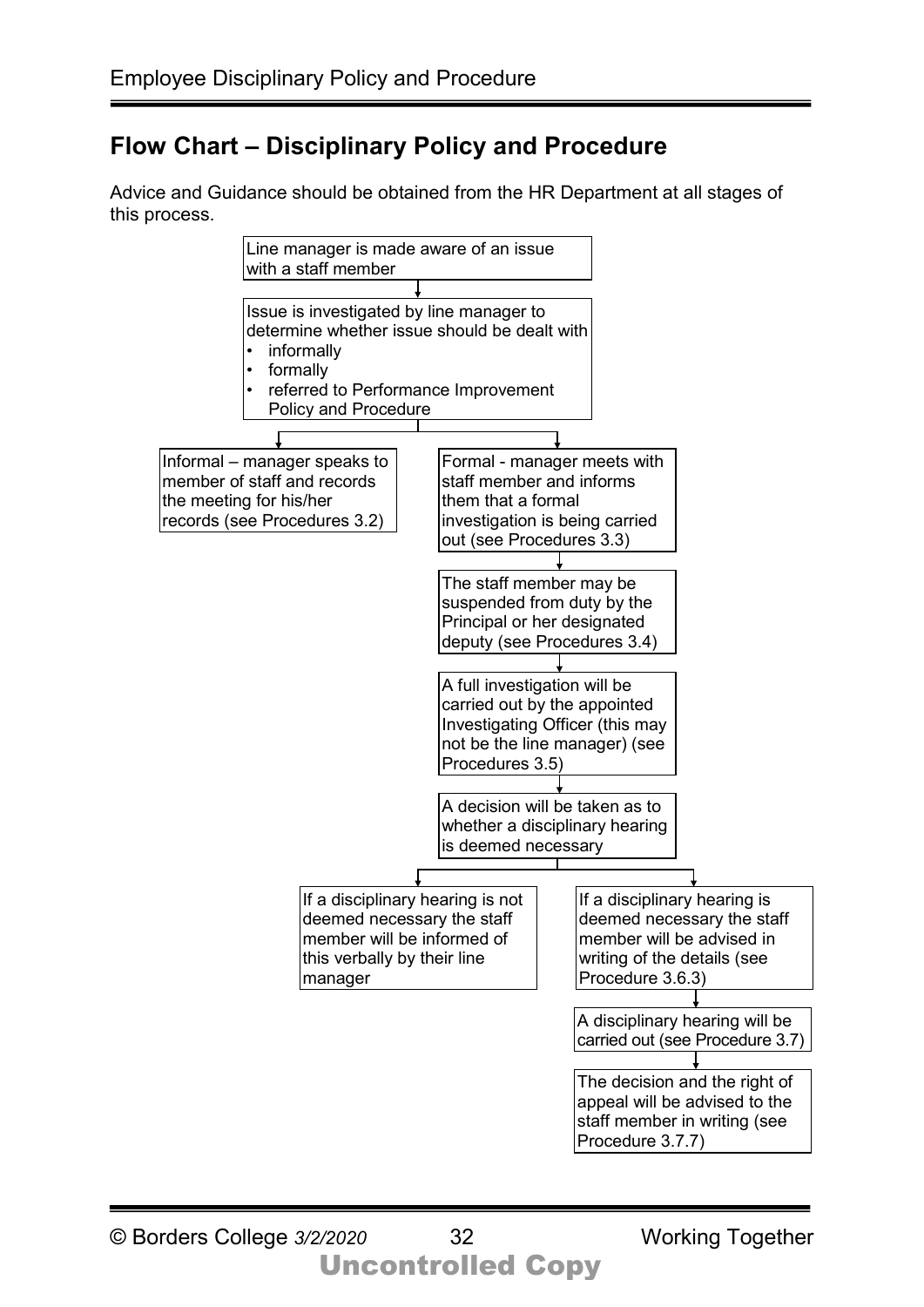## **Equality Impact Assessment**

**What Impacts may there be from this Proposal on any Group's ability to use the College services?** 

### **Policy: Employee Disciplinary Policy and Procedure**

| <b>Positive Impacts (Groups affected)</b>                                                                                                                                              | <b>Negative Impacts</b><br>(Groups affected) |  |  |  |  |
|----------------------------------------------------------------------------------------------------------------------------------------------------------------------------------------|----------------------------------------------|--|--|--|--|
| This policy is implemented equally for all staff.<br>The positive impact it may have is to ensure that<br>all staff are treated equally regardless of any<br>protected characteristic. | <b>None</b>                                  |  |  |  |  |
| Actions taken to alleviate any negative Impacts:                                                                                                                                       |                                              |  |  |  |  |
| No negative impacts                                                                                                                                                                    |                                              |  |  |  |  |
| <b>Recommendations:</b>                                                                                                                                                                |                                              |  |  |  |  |
| Updated policy to be adopted                                                                                                                                                           |                                              |  |  |  |  |

**From the outcome of the Equality Impact Assessment, have negative impacts been identified for race or other equality groups?** 

No

## **Has a full Equality Impact Assessment been recommended?**

Yes  $\Box$ 

No x

## **Reason for recommendation:**

No negative impacts